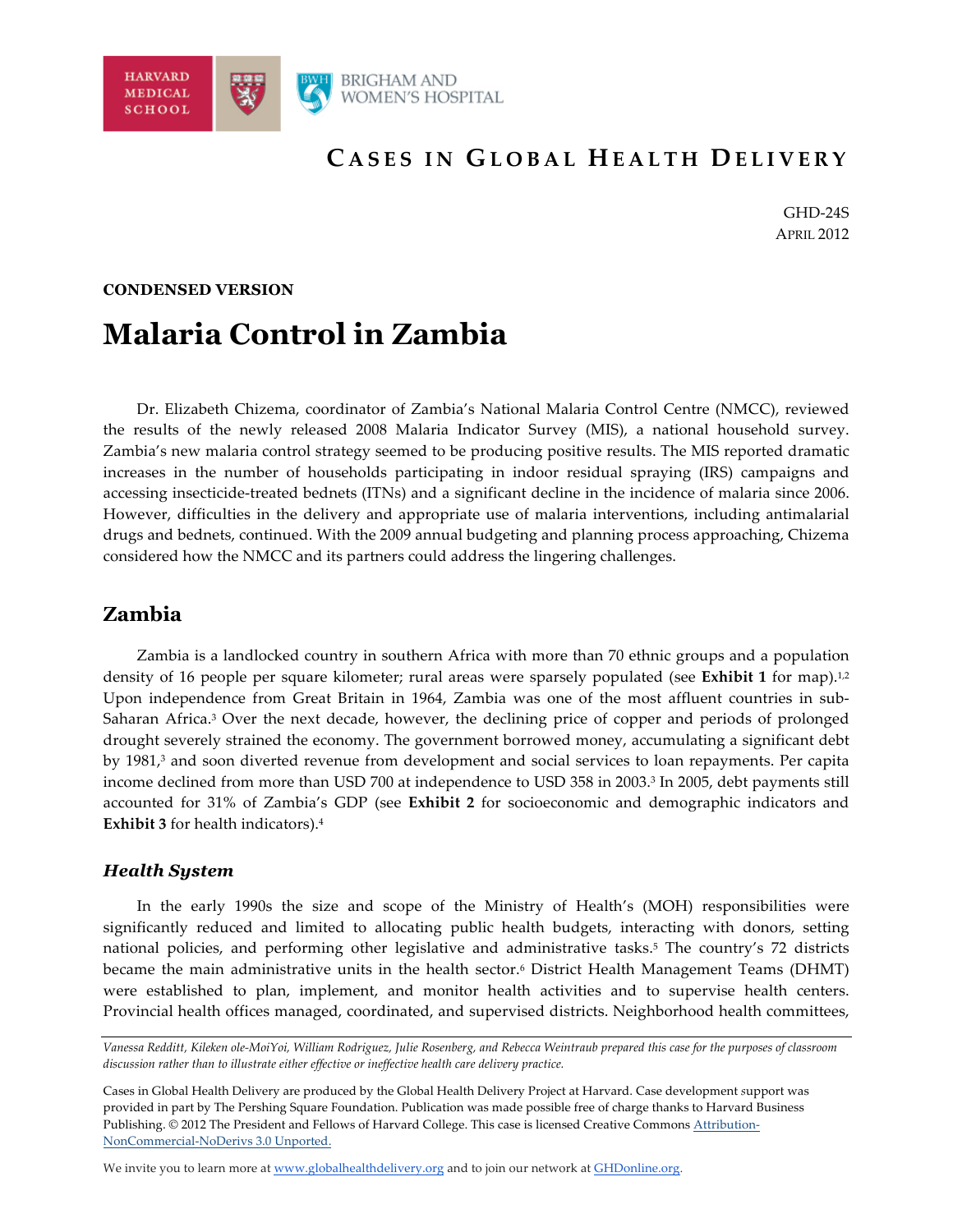composed of both locally elected and volunteer representatives, were established to enhance community participation. Community health workers (CHWs) and community leaders were also involved in care delivery through health centers.

Health facilities were responsible for providing a package of essential services, called the Basic Health Care Package, that prioritized the 11 diseases and conditions with the highest levels of morbidity and mortality.\*5 The government removed user fees from all public rural health facilities on April 1, 2006.

Zambia's Medical Stores Limited (MSL) managed the storage and distribution of drugs for the national supply chain. The MOH contracted an international supply and logistics company to manage the MSL to improve the drug supply chain. Each month, MSL received orders from the health facilities via the districts, then packaged the drugs by facility and delivered them to the districts. The biggest challenge to maintaining a reliable supply of drugs was the long, often-unpredictable lead time for procurement. While maintaining a higher buffer stock could prevent stockouts, the additional staff and warehouse space required to maintain the extra stock was considered too costly.7

### *Malaria in Zambia*

In 2004 malaria infection accounted for 45% of hospitalizations and outpatient visits in Zambia.8 About one-fifth of children under five, mostly among the rural poor, were positive for malaria parasites in 2006, and 13% suffered from severe anemia.9 By 2007 there were 4.4 million cases of malaria, and it was the leading cause of morbidity and second leading cause of mortality in the country.10 It was endemic in all nine provinces of Zambia.11

The National Malaria Control Centre (NMCC) was established in 1997, under the directorate of the Public Health and Research division in the MOH, to coordinate malaria control across the country. In April 2000 the Minister of Health signed the Abuja Declaration, $6$  marking a turning point for malaria control in Zambia. The country adopted its first national malaria strategic plan to achieve the Abuja Declaration targets, and the NMCC encouraged individual provinces and districts to prioritize malaria in planning and budgeting.6 With increasing global interest in malaria, largely facilitated by the Roll Back Malaria (RBM) Partnership, new partners approached Zambia to become involved in malaria control and existing partners increased their contributions. Informal monthly partner meetings evolved into a National Malaria Working Group to enhance partner coordination.

When 2002 drug efficacy studies in Zambia revealed 60% malaria parasite resistance to the antimalarial chloroquine, a multidisciplinary Drug Technical Advisory Group reviewed alternatives for treating malaria. It recommended artemisinin-lumefantrine, an artemisinin-based combination therapy (ACT) that had proven therapeutic efficacy in Zambia and was the only ACT available as a fixed–dose combination at the time.12 The chosen artemisinin-lumefantrine formulation—Coartem®, manufactured by Novartis—was 40 times more costly than chloroquine.12 The MOH's decision to offer Coartem® despite the cost made Zambia the first African country to provide ACTs as first–line treatment available for free in the public sector.<sup>12</sup> Chizema recalled, "There were no funds . . . but the government just said 'we'll go for it.'"

In 2003 the NMCC received Round 1 Global Fund funding to purchase quinine for treating severe malaria, diagnostic tests, and ACTs; it sprayed five urban areas; trained health workers in the administration of ACTs and intermittent preventive treatment for malaria in pregnancy (IPTp); and hired

 <sup>\*</sup> Child health; nutrition; environmental health; control and management of communicable disease, including malaria, tuberculosis, sexually transmitted infections, and HIV/AIDS; mental health; control and management of noncommunicable disease; epidemic and disaster prevention, preparedness, and response; school health; and oral health. **5**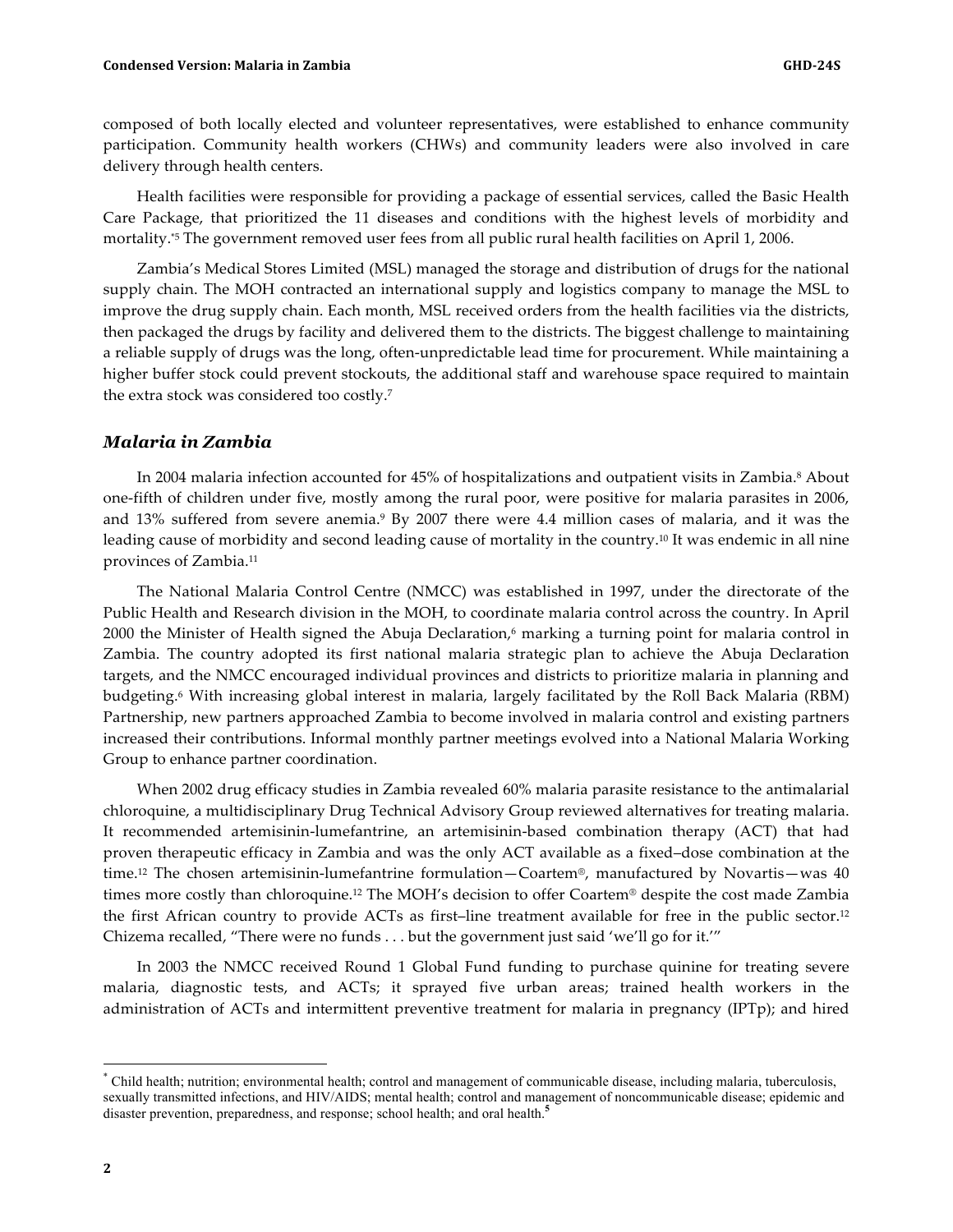additional NMCC staff. The government also increased malaria control funding and eliminated taxation on malaria control commodities, including nets, insecticides, and antimalarials.11

### **The New Malaria Strategic Plan**

When Zambia was falling short of the Abuja target to cover 60% of the population with malaria interventions in 2005, the NMCC resolved to intensify its efforts. It transitioned to the RBM-recommended "scale-up for impact" approach (see **Exhibits 4a and 4b** for more information on the approach) guided by the "three ones": one national plan, one coordination mechanism for implementation, and one monitoring and evaluation system.13 It called for rapid national dissemination of comprehensive, evidence-based malaria prevention, control, and treatment. The MOH estimated 6.5% of total health finances would be needed for malaria control from 2006 to 2010.5

The NMCC and its partners, including provincial and district representatives, developed a joint strategic plan. The NMCC sought to surpass the targets set forth by the Abuja Declaration by reaching 80% coverage of key interventions, reducing malaria incidence by 75%, and reducing deaths attributable to malaria significantly by the end of 2011(see **Exhibit 5** for the evolution of malaria targets in Zambia).14 Chizema began as the NMCC coordinator in 2006, bringing valuable insight and experience as a former district director.

### *Financing*

Zambia's progress and commitment to improve malaria control by 2005 attracted the attention of donors, NGOs, and the private sector. It received financial commitments from the World Bank Malaria Booster Program, the Malaria Control and Evaluation Partnership in Africa which brought funding from the Bill & Melinda Gates Foundation, and the United States Agency for International Development (USAID) via the President's Malaria Initiative.8 Other partners, such as UNICEF, the Global Fund, the Japanese International Cooperation Agency, and the World Health Organization (WHO), remained involved with steady or increased resources (see **Exhibits 6 and 7** for NMCC's resource allocation and budget and **Exhibit 8** for partners' roles in malaria control).

### *Implementation*

Technical working groups for each intervention (ITNs, IRS, etc.), consisting of NMCC officials and representatives of other malaria service providers, met quarterly to report progress and challenges, plan future activities, and develop guidelines to support the program. The technical working groups also contributed to the annual action plans, which incorporated the roles of domestic partners and were intended to support provincial and district teams in developing malaria control plans. They were different from previous plans, which had sidestepped provincial authorities, "so when the action plan was developed for 2007, it really had everyone's input," Chizema explained (see **Exhibit 9** for the national planning process). Provincial teams acted as an extension of the NMCC; by monitoring and coordinating the districts, they effectively gave the NMCC "legs on the ground."

The NMCC housed some international partners directly in its headquarters to enhance integration and communication, and the Zambia Malaria Foundation brought together domestic organizations and advocates to support the program. Chizema and her team at the NMCC retained ultimate control of policy decisions while the global and African malaria control objectives—the Abuja targets, the RBM Partnership goals, and the Millennium Development Goals—also helped align the groups involved.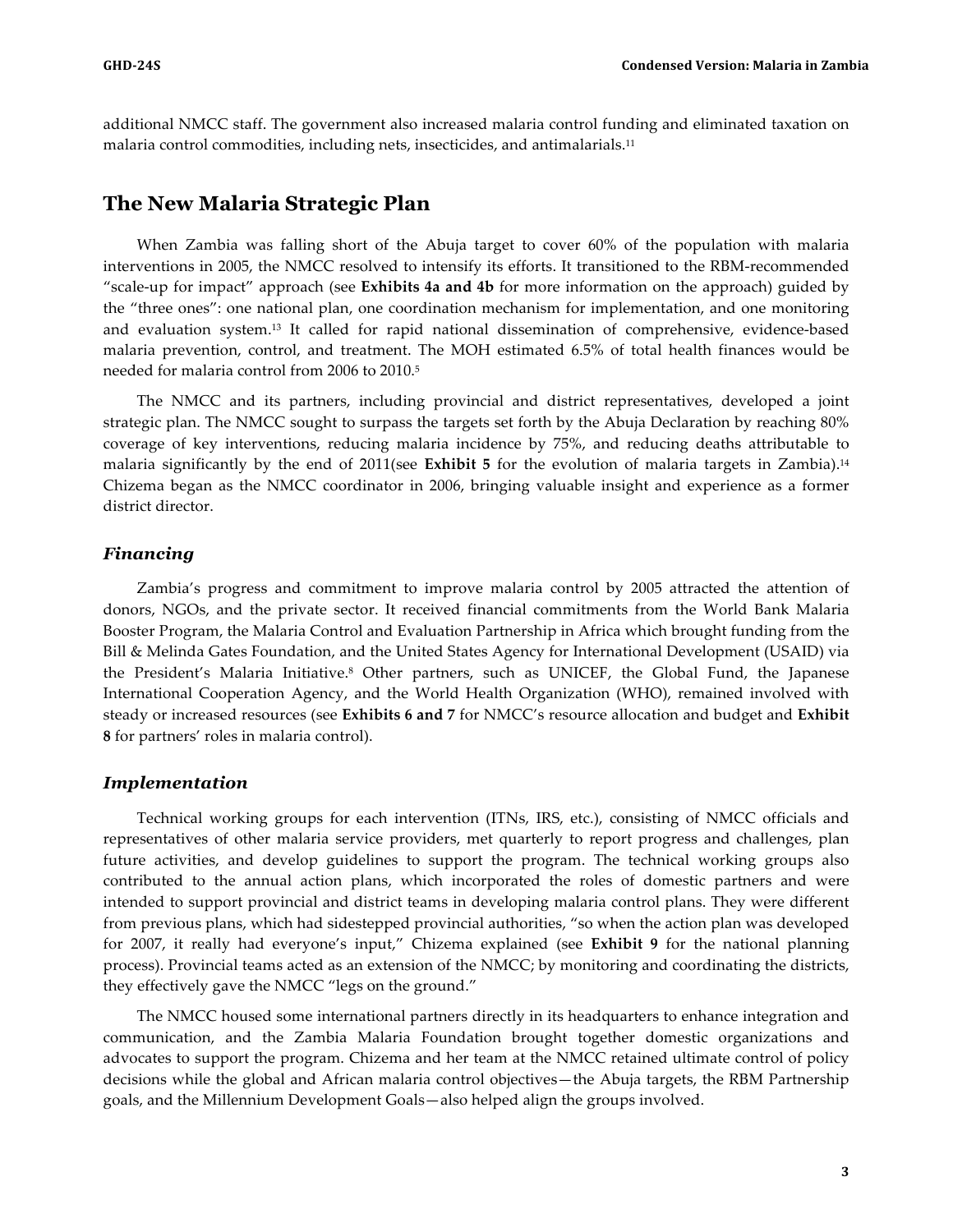### *Key Interventions*

#### **Insecticide-Treated Nets**

With increased funds in 2005, the NMCC began mass ITN distribution campaigns. Initially, the NMCC allocated nets to districts based on the government's population estimates. Households that were not initially reached by IRS received three nets each through regional free net distribution campaigns, antenatal clinics, equity programs providing free nets to vulnerable populations, or commercial sales. The NMCC mandated that only the WHO-recommended Long-Lasting Insecticidal Nets (LLINs), such as Permanet® and Olyset®, be procured and distributed in Zambia from 2006 onward; at the time LLINs cost about USD 7.40 per net.

Many communities received an inadequate supply of nets, however. The NMCC developed ITN distribution guidelines and standardized reporting forms to try to coordinate distribution. It continuously updated a central ITN database to track coverage and needs. The NMCC also instructed partners to link with the DHMTs in their distribution efforts. In 2006 the DHMTs partnered with neighborhood health committees to survey individual households about ITN needs and distribute the required nets directly. The NMCC and DHMTs also coordinated mass ITN distribution with vaccination campaigns, Child Health Week activities, and primary schools. Health facility staff stamped standard antenatal and under-five patient record cards to track free LLIN distribution. The NMCC and its partners increased net distribution from 4 million nets between 2003 and 2006 to 3 million free nets in 2007 alone (see **Exhibit 10** for ITN partner contributions).10

To circumvent storage shortages, suppliers delivered ITNs directly to districts starting in 2007, saving both time and delivery costs. According to some estimates, distribution directly to districts saved USD 250,000 for every 300,000 ITNs delivered.15 DHMTs recruited partners, such as the World Food Program, to assist with local storage and transport of ITNs. One partner commented:

Before, we operated sort of like "cowboys." We took everything on our own. There was less reporting on what we were doing. You reported towards the end of the year on what we did. But, now we have quarterly meetings. There's an ITN technical working group . . . All the partners come in and talk about the challenges with ITNs, the bottlenecks, and so on. That has really improved the working relationship.

In 2008 Chizema and the NMCC decided to raise the bednet target to 100% household coverage, an increase from the 80% target established in the initial 2006–2011 strategic plan. According to the 2008 MIS, 62% of households had a least one ITN,16 compared with 13.6% in 2002.17 While ITN coverage had increased dramatically nationwide, utilization—those who actually slept under the nets—was only 41.1% among children under five and 43.2% among pregnant women.16 This was still a significant improvement over the 2002 figures, which showed that only 6.5% of young children and 8% of pregnant women slept under a net.17

#### **Indoor Residual Spraying**

The NMCC reincorporated IRS into national malaria control efforts in 2003 and continued increasing the number of districts receiving IRS in a phased approach, from 5 in 2003, to 15 in 2007, to 36 in 2008. The NMCC prioritized IRS in densely populated, high-burden areas and in economically important locales. Districts had to have sufficient human resources available and the capacity to handle IRS operations.14 Spray operators used different formulations for mud, grass, plastered, or painted walls to improve the effectiveness of the spraying. Prior to 2007 the NMCC provided a given district with either IRS or ITNs, but with continued success and demands for IRS, some districts became eligible for both. During the first quarter of 2007, the NMCC, with partners and the DHMTs, conducted needs assessments to estimate the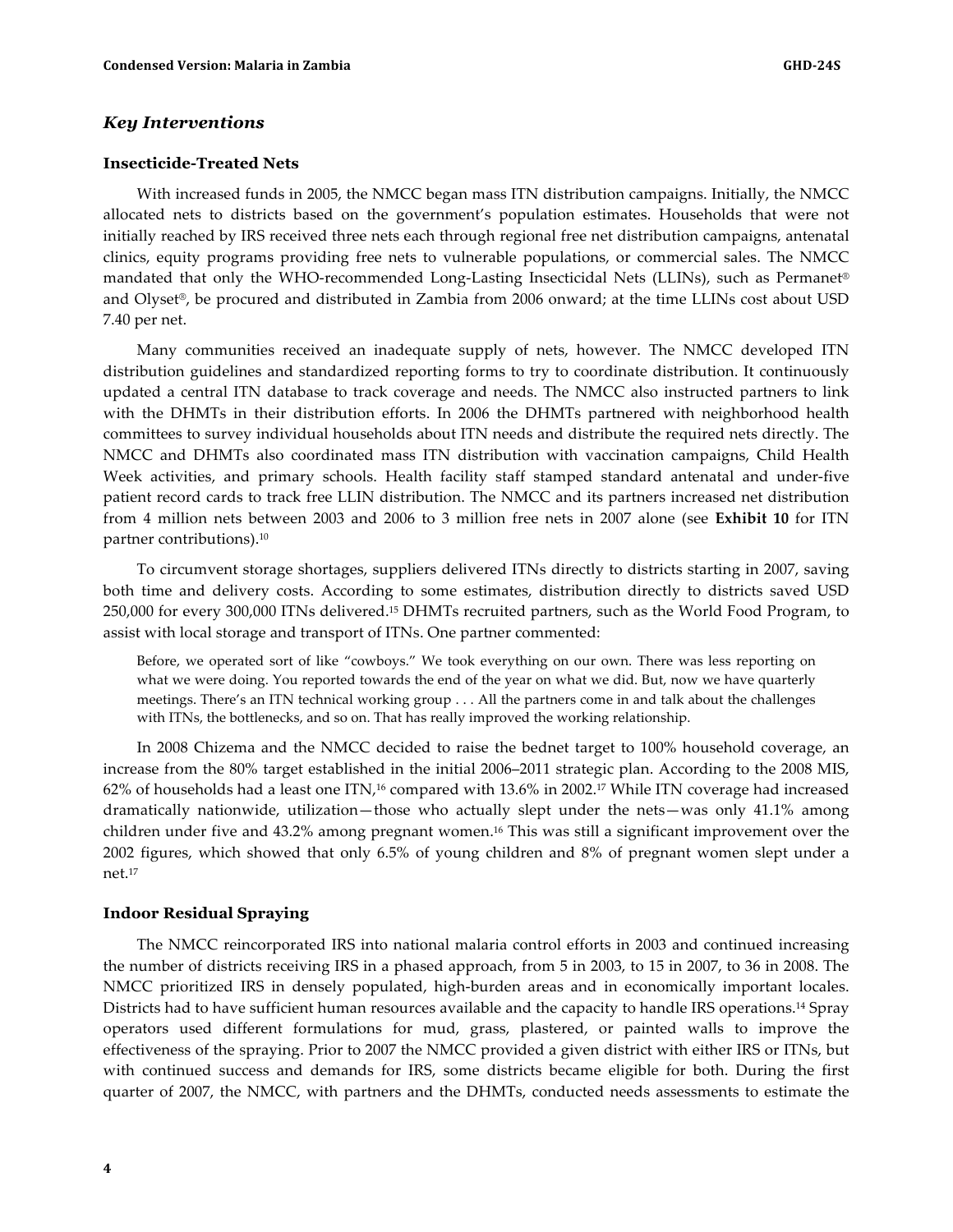number of structures in eligible districts, the number of spray operators required, and needed supplies. The MOH Procurement Unit then procured pumps and insecticides.

The DHMTs and neighborhood health committees recruited spray operators. In a 21-day training course, district supervisors taught the new operators practical spraying drills and oriented them in the basic science of IRS. Spray operators received small stipends for their work and covered about 12 to 15 houses per day over 20 to 60 days, depending on the size of the district. Using local community members enhanced households' acceptance of spraying.

In 2007 the NMCC, with the help of the Malaria Control and Evaluation Partnership in Africa and neighborhood health committees, introduced geo-coding to improve IRS accuracy. After a three-day training, select community members with at least a high school education geo-coded using a personal digital assistant (PDA) and door-to-door surveys. They recorded the geographical location, number of rooms, number of household members, type of wall surface, net ownership, and history of previous spraying to refine procurement details and enhance IRS logistics.

The NMCC convened meetings immediately post-spraying to evaluate the implementation of the program and to capture key challenges and successes to inform the following year's activities. The program was able to reduce the cost of IRS each year by improving the accuracy of commodity procurement, encouraging higher performance from spray operators, and increasing household acceptance rates to reduce wasted supplies and improve overall efficiency.

#### **Malaria in Pregnancy Campaign**

The NMCC worked closely with the MOH's Reproductive Health Unit to strengthen the malaria component of antenatal care, which was offered for free in health facilities using midwives and nursemidwives across Zambia. Only 0.5% of women took IPTp during pregnancy in 200217; the MOH aimed to provide at least 80% of pregnant women with a malaria intervention package by 2008. The package included three full courses of IPTp and an LLIN. Nearly every Zambian woman made at least one antenatal visit during her pregnancy,14 but many women did not return for follow-up visits or presented too late to receive all three IPTp doses, taking only one dose. With the new strategic plan, by 2008, more than 80% of pregnant women received at least one dose of IPTp and more than 60% received two or more doses.16

#### **Vector Management**

Before 2007 the NMCC received little donor support for mosquito-larval control and environmental management. In 2008 the NMCC procured 5,000 liters of larvicides that community-based workers applied to mosquito breeding grounds in select districts. In urban areas, districts and neighborhood health committees promoted environmental modifications such as digging drainage ditches and filling land to eliminate stagnant water.

#### **Diagnosis**

The gold standard in Zambia for malaria diagnosis was microscopy, but inadequate human and financial resources had limited its availability. In 2006, 38% of malaria patients had access to laboratory diagnostics.8 That year the NMCC collaborated with the National Tuberculosis Program to train 279 lab staff in microscopy,<sup>8</sup> and the NMCC used donor funds to equip more health facilities with microscopes.

Also in response to human resource shortages, the NMCC introduced rapid diagnostic tests (RDTs) to provide alternate means of malaria diagnosis if microscopy was unavailable. Using a phased approach, the NMCC gradually expanded RDT coverage from pilot sites to national coverage. The NMCC first introduced RDTs in 2004 in facilities that lacked microscopy. Teams of NMCC staff and partner representatives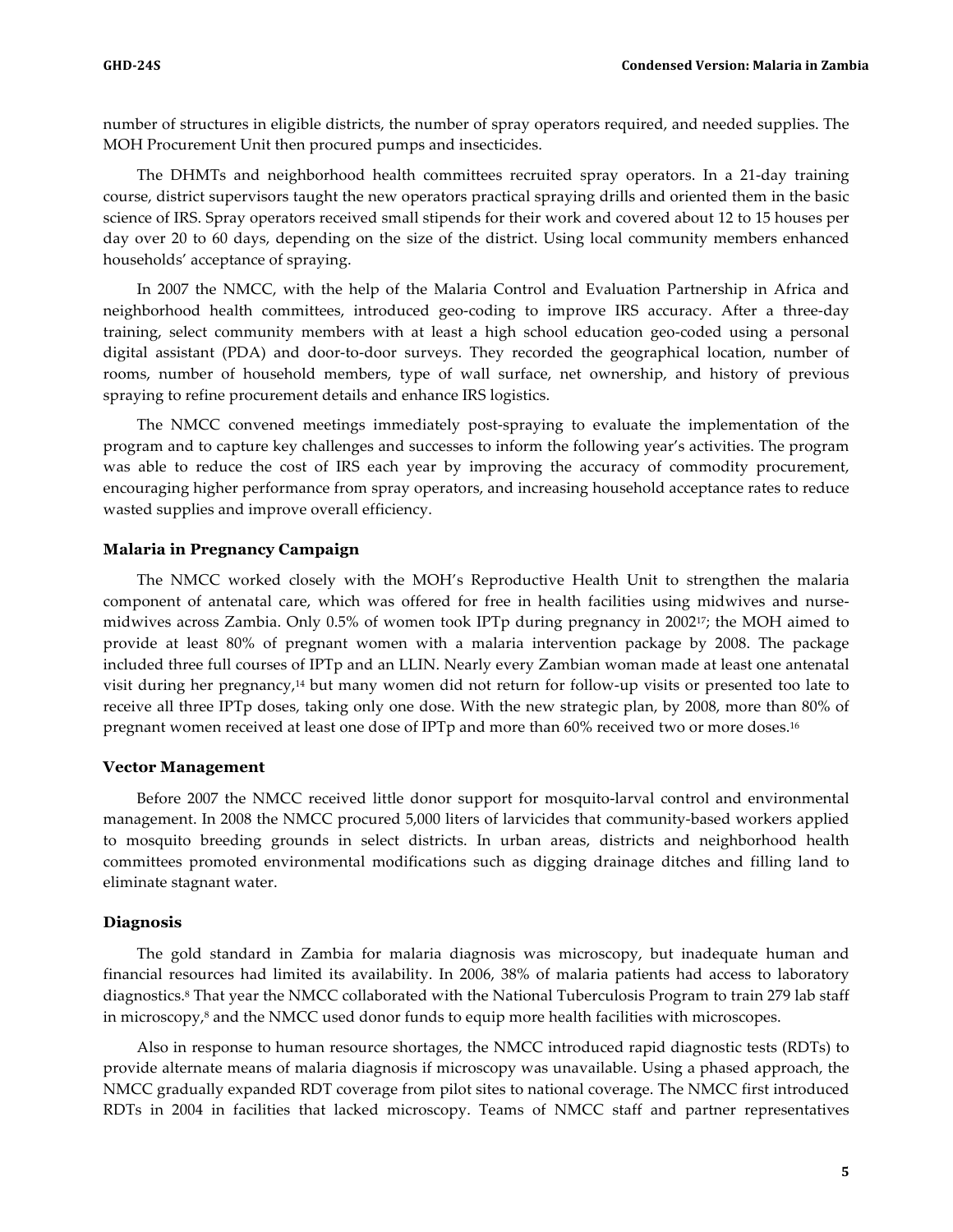conducted RDT trainings with DHMTs, who then trained and supervised district health workers, including nurses, clinical officers, doctors, midwives, and auxiliary health workers. In 2006 the NMCC distributed 400,000 Global Fund–supported RDTs to rural health centers that lacked microscopy.8 In 2008 the NMCC had distributed 2 million RDTs.10

Many clinicians were reluctant to use RDTs. They had been taught that "fever equals malaria" and were often distrustful of negative RDT results; they presumptively treated patients for malaria based on their clinical symptoms. Patients with fever also expected antimalarials and often pressured clinicians to prescribe them. Faced with time constraints and long patient queues, clinicians often skipped RDTs. Although RDTs were significantly faster than microscopy for diagnosing malaria, in areas with no history of diagnosis, RDTs were viewed as an added step that required health workers to spend more time with each patient. In 2008, only 10.9% of febrile children under five received a finger or heel stick for diagnosis.16

Chizema stressed the need to change diagnostic practices, saying, "We really want health care workers to understand that diagnosis is important. We can no longer continue treating fever as malaria." She observed that implementing RDTs during the high-transmission season led to greater acceptance among clinicians. In addition, the DHMTs' enforcement of a policy requiring positive diagnostic results prior to prescription of antimalarials led to improvements in clinical practice.

#### **Treatment**

In 2005 the ACT Coartem<sup>®</sup> cost roughly USD 1.33 per course, and overall treatment of an uncomplicated case of malaria with ACTs, including diagnosis, drugs, and personnel, cost an estimated USD 7.34.18 Despite the increased cost of treating malaria, the drug policy change to ACTs drastically improved the treatment of uncomplicated malaria, leading to reductions in malaria mortality (see **Exhibit 11** for trends in malaria mortality).

The NMCC's aim was that by 2008 at least 80% of malaria patients would receive ACTs within 24 hours of symptom onset. In sparsely populated rural areas, access to health care remained limited, however. Health facilities were long distances from households, and transport was a significant obstacle. Many rural patients with malaria did not present to a health facility in time for treatment, if at all. The NMCC decided to involve CHWs in "home management" of malaria. In 2007 the NMCC conducted a feasibility study and determined that volunteer CHWs meeting educational and literacy requirements were capable of administering RDTs and ACT for uncomplicated malaria. In 2008 CHWs in 11 districts received training and had Coartem® and RDTs added to their home management kits.

By 2008, 64% of children under five with fever were brought for treatment within 24 hours of symptom onset,16 an increase from 4.5% in 2006.9 The percentage of children with fever who received ACTs within 24 hours rose from 8.3% in 20069 to 12.7% in 2008.16

Beyond reaching patients, Zambia struggled to ensure adequate supplies of ACTs were consistently available at the district level. Although national supplies of Coartem® at Medical Stores Limited were generally adequate and MSL's delivery of drugs to the district pharmacies was efficient, poor transport, stocking, and ordering at the district level resulted in frequent ACT stockouts at health centers. In 2007, 40% of health facilities had ACT stockouts for one to two weeks, and some reported monthly stockouts.19 At times, patients were referred to private pharmacies where Coartem® cost USD 5 to 10. The NMCC and its partners implemented district-level inventory management trainings and developed a study to investigate how district-level transport and human resource interventions could affect distal supply chain issues.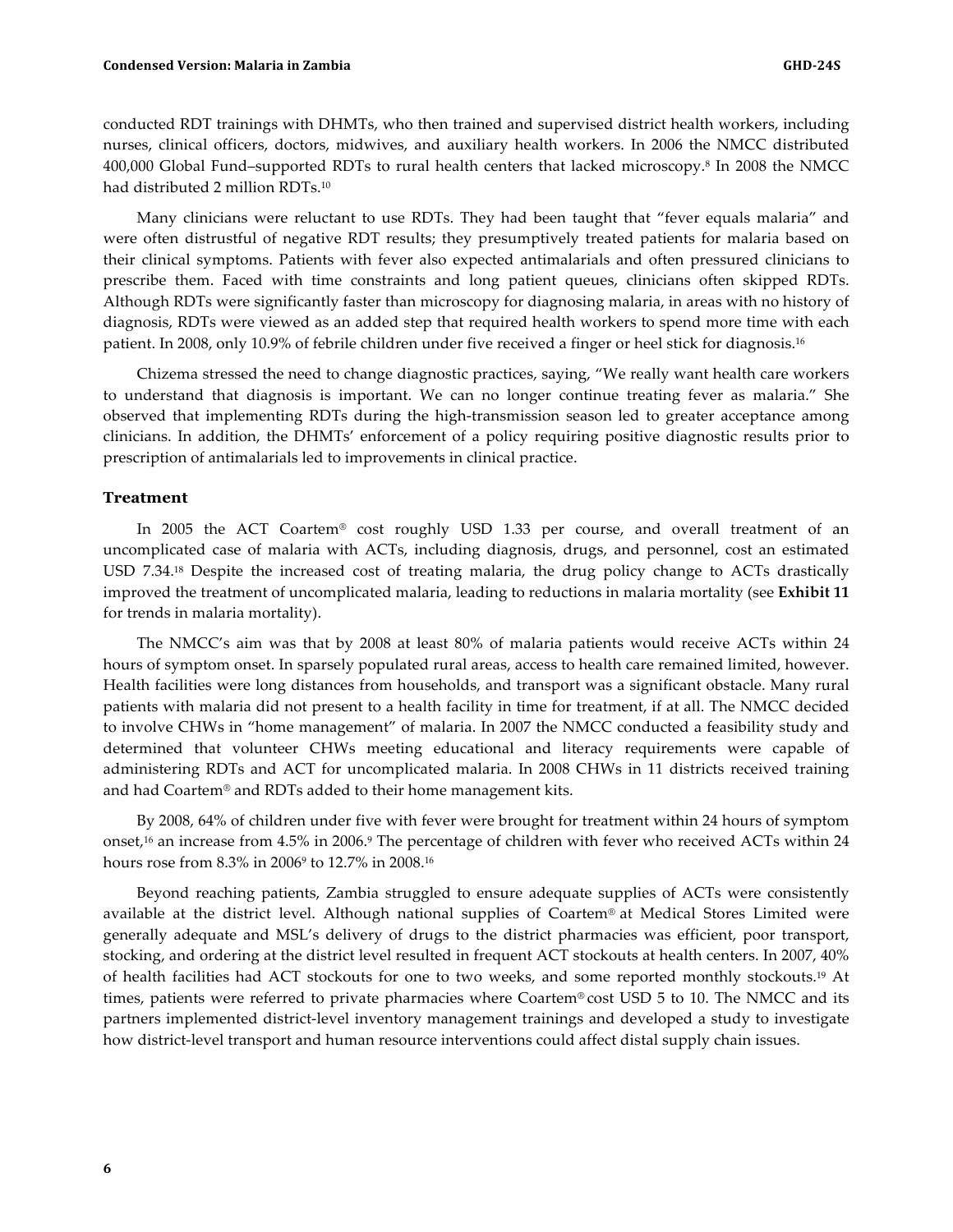#### **Information, Education and Communication and Behavior Change Communication**

The NMCC recognized that, although the average Zambian's knowledge of malaria was high and despite its effort to increase the availability of malaria commodities, utilization of interventions remained insufficient. In 2005 the NMCC began supplementing isolated, event-driven campaigns, such as World Malaria Day, with more routine education lasting throughout the year. In 2006 Chizema and her team intensified their information, education and communication (IEC) and behavior change communication (BCC) efforts to encourage communities to adopt positive malaria control behavior and aimed to generate political will and mobilize resources needed for control efforts. The IEC technical working group assisted all NMCC units with their communication needs, such as IRS acceptance, prompt care-seeking behavior, and adherence to RDT results by health workers. The NMCC engaged high-level politicians and popular musicians to raise the profile of malaria control across the country through television, community radio, community theater performances, posters and educational materials, and door-to-door campaigns. In 2007 the NMCC and its partners conducted a BCC workshop with select DHMTs that provided training in analyzing community needs and generating effective malaria education messages through appropriate communication channels.

Recognizing that local leaders were highly influential in their communities, in 2007 the NMCC engaged the national House of Chiefs—30 chiefs from all nine provinces who governed chiefs across the country—in malaria control. The 30 chiefs responded favorably to NMCC recommendations, such as promoting mass ITN distribution campaigns and encouraging IRS acceptance, and requested further participation from all chiefs.

#### *Monitoring and Evaluation*

In 2003 the NMCC established the Malaria Information System in 10 sentinel districts to improve data tracking, analysis, and dissemination. The NMCC also developed a database and activity reports for ITN distribution, IRS coverage, and other interventions and extracted malaria-specific data from the national Health Management Information System.

In 2006, in accordance with the new strategic plan, the NMCC made revisions to the health management information system's malaria indicators to better assess program performance and the burden of malaria.20 It also advocated for monthly rather than quarterly reports from the health management information system to produce more actionable data. Finally, with the help of partners, the NMCC augmented facility data with the Demographic and Health Survey's household data to assess disease incidence and program performance (see **Exhibit 12** for progress in malaria control).

Incomplete reporting caused by a shortage of health workers was a key impediment to effective monitoring of key health indicators. Because of high clinical demands, few clinicians kept adequate records. Increased supervision of health facilities was required to enhance the reliability of malaria and other disease indicators. The operational research branch of the NMCC had the mandate of assessing the effectiveness of malaria control interventions and responding to challenges in implementation. It conducted drug efficacy studies to continually monitor resistance and addressed specific questions NMCC technical working groups presented. To build research capacity, the branch assembled multidisciplinary research groups and included university students and district staff on research teams.

In addition to informing program development, the NMCC's monitoring and evaluation activities demonstrated progress and contributed to reports the NMCC could share with the government, donors, and implementers. Demonstrating progress was key to maintaining partner attention. As one NMCC officer put it, "Everyone wants to be associated with winners."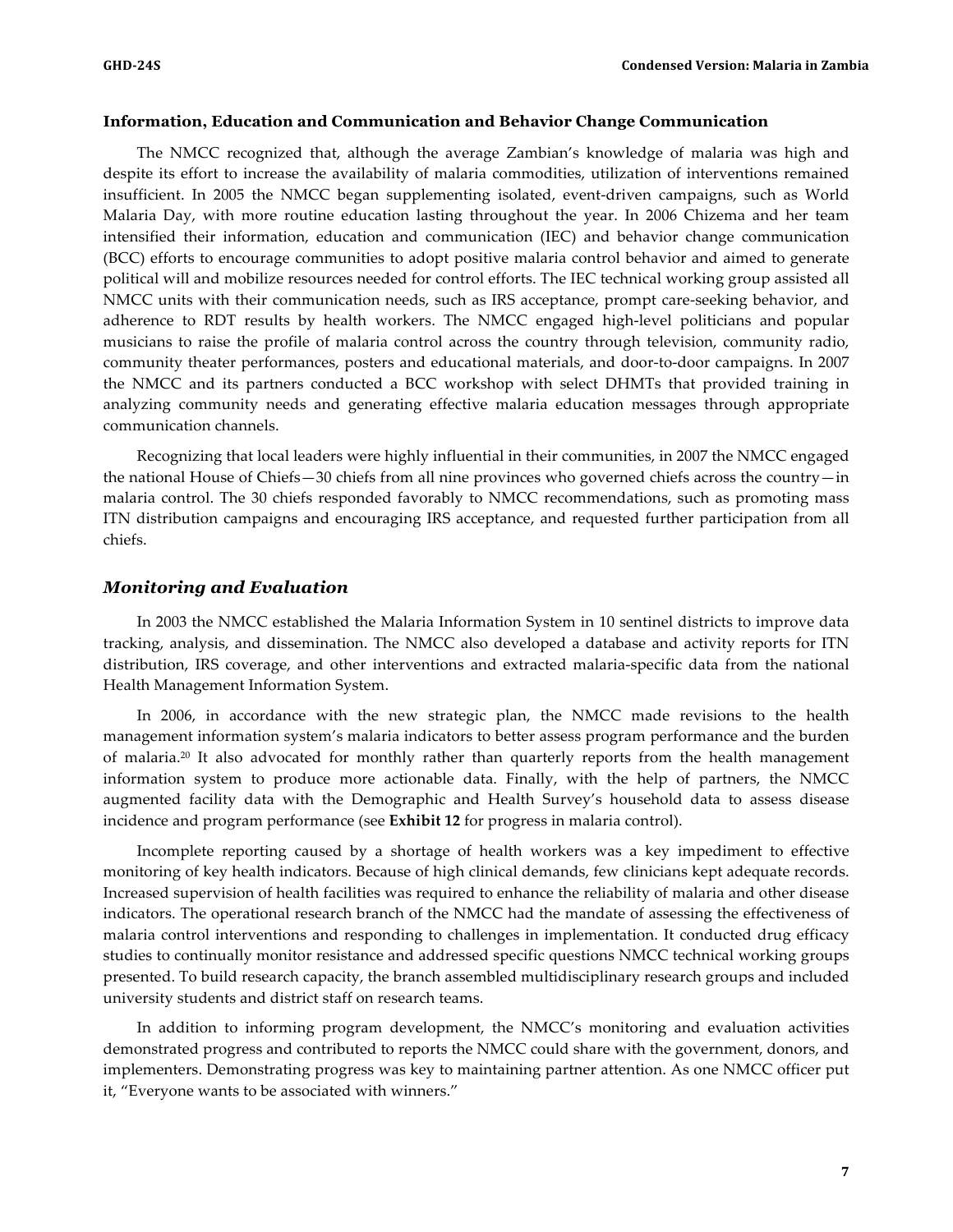### **Looking to the Future**

Malaria parasite prevalence in children had declined from 21.8% in 2006<sup>9</sup> to 10.2% in 2008,<sup>16</sup> and severe anemia dropped from 13.3% in 2006<sup>9</sup> to 4.3% in 2008.<sup>16</sup> In 2007 in-patient malaria cases and deaths were lower by 33% and 24%, respectively, as compared with the average from 2001 to 2003.<sup>21</sup> When the 2008 MIS was released, Minister of Health Dr. Brian Chituwo commented:

These are remarkable figures -- something all of us should be proud of. These achievements have been possible because of the strong partnership that the Ministry enjoys with partners. But, at this moment we cannot pat ourselves on the back and say we're done. No. We must maintain what we have achieved and with this momentum, galvanize our efforts and press for even greater successes.<sup>22</sup>

Like the Minister, Chizema feared that the positive press and the progress reports the NMCC had generated could have a paradoxical effect of making donors consider the job done. Preparing for the 2009 annual action plan meetings, Chizema reflected on the persistent gaps in malaria control in Zambia effective bed net utilization, ACT stockouts, case management, and incomplete reporting—and how the NMCC would sustain the progress made and ensure the continued support of its partners.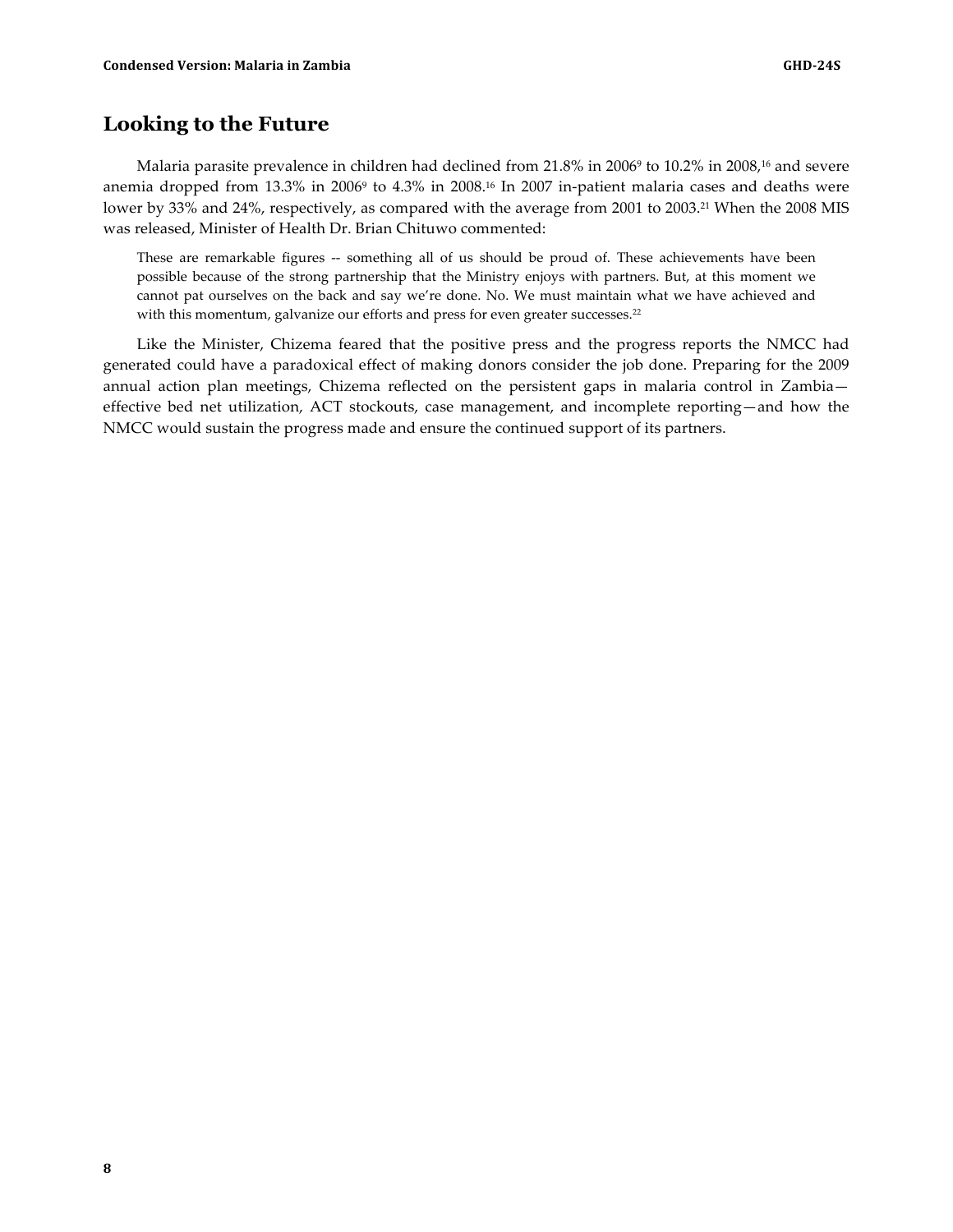# **Appendix** *List of Abbreviations*

| ACT           | artemisinin-based combination therapy                      |
|---------------|------------------------------------------------------------|
| <b>BCC</b>    | behavior change communication                              |
| <b>CHW</b>    | community health worker                                    |
| <b>DHMT</b>   | District Health Management Team                            |
| IEC.          | information, education, communication                      |
| <b>IPTp</b>   | intermittent preventive treatment for malaria in pregnancy |
| <b>IRS</b>    | indoor residual spraying                                   |
| <b>ITN</b>    | insecticide-treated net                                    |
| <b>LLIN</b>   | long-lasting insecticide-treated net                       |
| MIS           | Malaria Indicator Survey                                   |
| <b>MOH</b>    | Ministry of Health                                         |
| MSL           | <b>Medical Stores Limited</b>                              |
| <b>NMCC</b>   | National Malaria Control Centre                            |
| <b>RBM</b>    | Roll Back Malaria                                          |
| RDT           | rapid diagnostic test                                      |
| <b>UNICEF</b> | United Nations Children's Fund                             |
| <b>USAID</b>  | United States Agency for International Development         |
| <b>USD</b>    | United States dollars                                      |
| WHO           | World Health Organization                                  |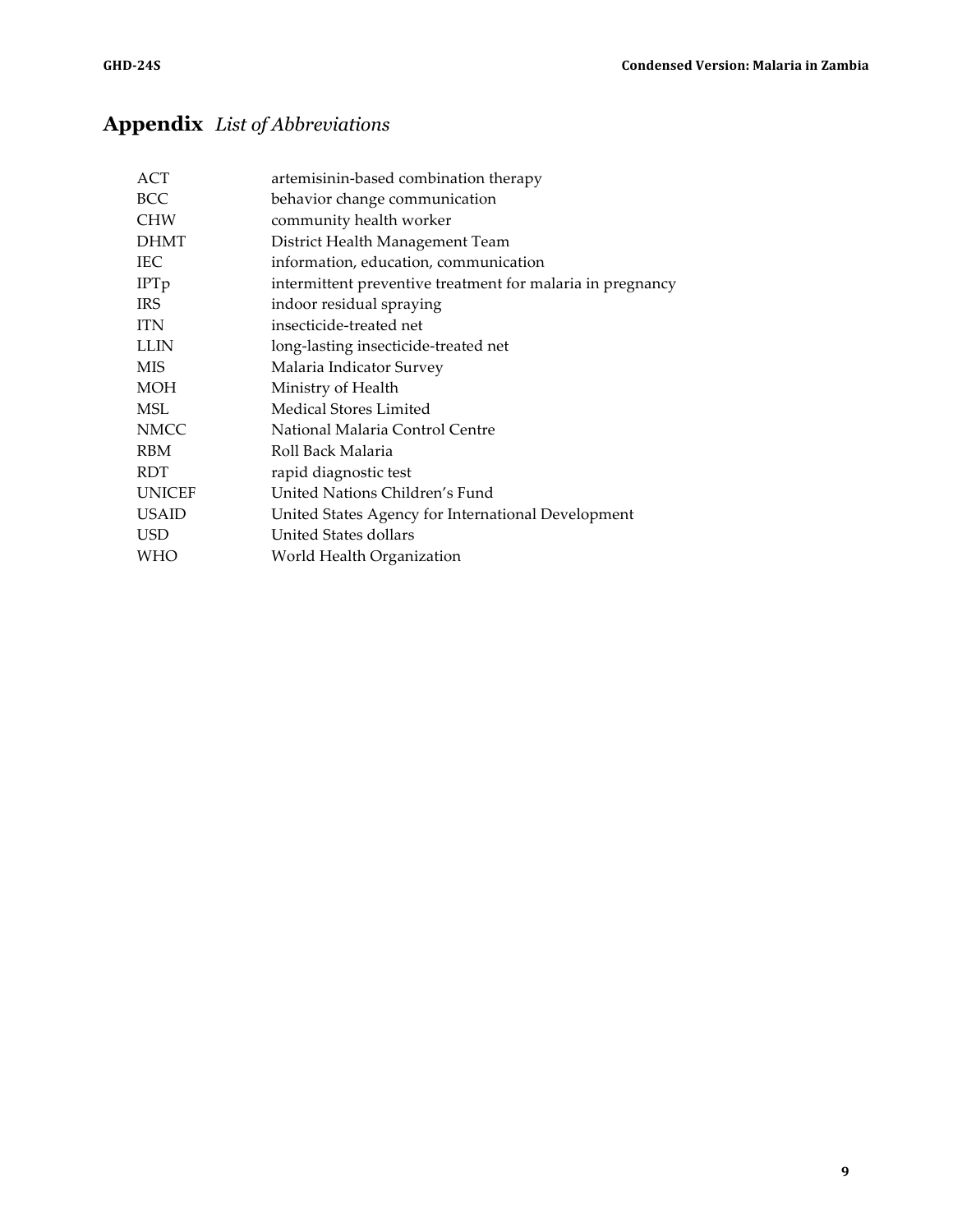# **Exhibit 1** *Map of Zambia*



Source: United Nations.

### **Exhibit 2** *Basic Socioeconomic and Demographic Indicators*

| <b>INDICATOR</b>                                               |                | <b>YEAR</b> |
|----------------------------------------------------------------|----------------|-------------|
| UN Human Development Index ranking                             | 165 out of 177 | 2007        |
| Population (thousands)                                         | 12,620         | 2008        |
| Fertility rate (total births per woman)                        | 5.8            | 2008        |
| Urban population $(\%)$                                        | 35             | 2008        |
| Drinking water coverage (%)                                    | 58             | 2006        |
| Poverty rate (% living under USD 1.25 per day)                 | 64             | 2008        |
| Gini index                                                     | 50.7           | 2004        |
| GDP per capita in PPP<br>(constant 2005 international dollars) | 1,251          | 2008        |
| GDP per capita (constant 2000 USD)                             | 387            | 2008        |
| Adult literacy (%)                                             | 70.7           | 2008        |

Sources: United Nations agencies and the World Bank.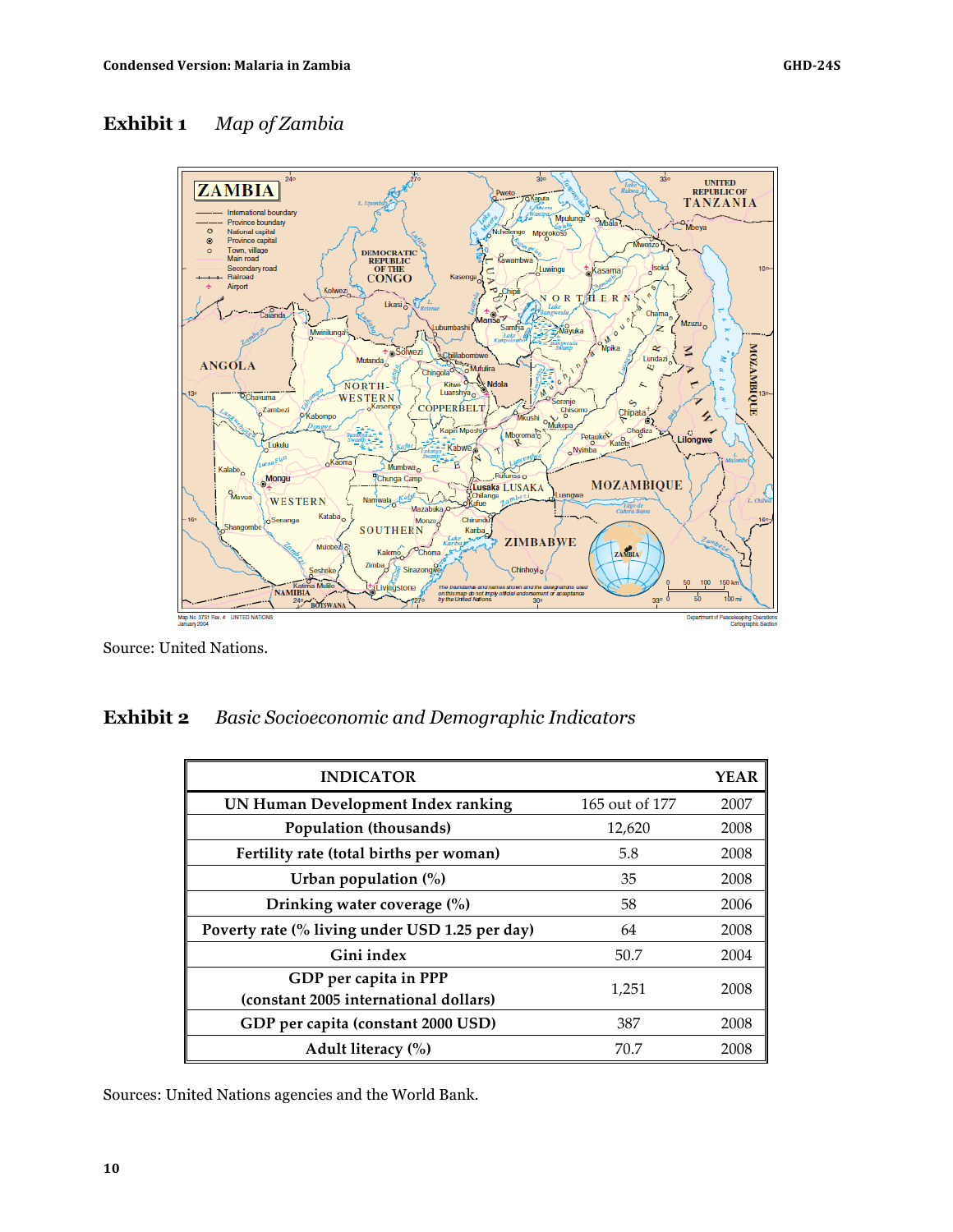| <b>INDICATOR</b>                                            |                | <b>YEAR</b> |
|-------------------------------------------------------------|----------------|-------------|
| Average life expectancy at birth (total/female/male)        | 45/46/45       | 2008        |
| Maternal mortality ratio (per 100,000 live births)          | 470            | 2008        |
| Under-five mortality rate (per 1,000 live births)           | 145            | 2008        |
| Infant mortality rate (per 1,000 live births)               | 88             | 2008        |
| Vaccination rates (% of DTP3 coverage)                      | 81             | 2008        |
| Undernourished (%)                                          | 43             | 2007        |
| HIV prevalence (% of population ages 15–49)                 | 14             | 2008        |
| HIV antiretroviral therapy coverage (%)                     | 51             | 2007        |
| Tuberculosis incidence (per 100,000)                        | 468            | 2008        |
| Tuberculosis treatment success rate (% of registered cases) | 88             | 2008        |
| Malaria cases (per 1,000)                                   | 358            | 2007        |
| Government expenditure on health                            |                |             |
| (% of total government expenditure)                         | 11             | 2008        |
| Government expenditure on health per capita                 |                |             |
| (international dollars, USD)                                | 26             | 2006        |
| Total health expenditure per capita                         |                |             |
| (constant 2005 international dollar, USD)                   | 80             | 2008        |
| Out-of-pocket health expenditure                            |                |             |
| (% of private expenditure on health)                        | 75             | 2008        |
| <b>External resources for health</b>                        |                |             |
| (% of total expenditure on health)                          | 50             | 2008        |
| Physician density (per 10,000)                              | $\mathbf{1}$   | 2006        |
| Number of hospital beds (per 10,000)                        | $\overline{2}$ | 2008        |

# **Exhibit 3** *Health System and Epidemiologic Indicators*

Sources: World Bank and National Health Strategic Plan 2006–2o10.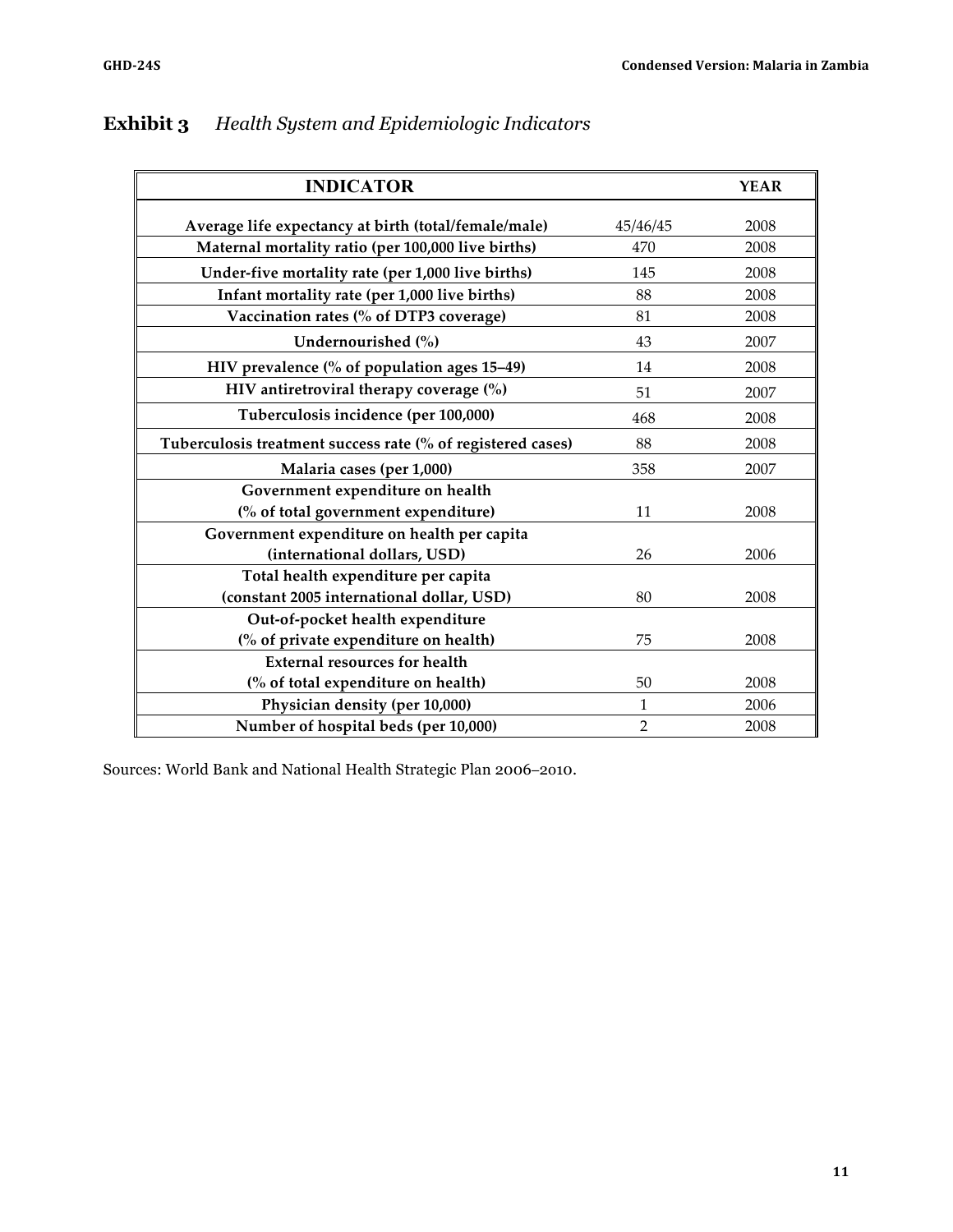

**Exhibit 4a** *Malaria Program Scale-Up: Coverage and Burden Reduction*

Source: Malaria Control and Evaluation Partnership in Africa. Scaling Up for Impact through Comprehensive Program Improvement. Seattle; 2007.

| One national plan                                | o Multiyear strategic plan<br>o Three-year implementation plan<br>o Annual action plan<br>o Business plan for human resources,<br>supply chain management, etc. |
|--------------------------------------------------|-----------------------------------------------------------------------------------------------------------------------------------------------------------------|
| One coordination mechanism for<br>implementation | o Financial and human resource support<br>o System support for administration,<br>partnering, etc.<br>o Intervention support                                    |
| One monitoring and evaluation system             | o Monitor coverage and use<br>o Document action<br>o Track impact on illness, anemia, death<br>o Identify gaps for next planning cycle                          |

**Exhibit 4b** *Scale-up for Impact: Principle of the "Three Ones"*

Source: Malaria Control and Evaluation Partnership in Africa. Scaling up for Impact through Comprehensive Program Improvement. Seattle; 2007.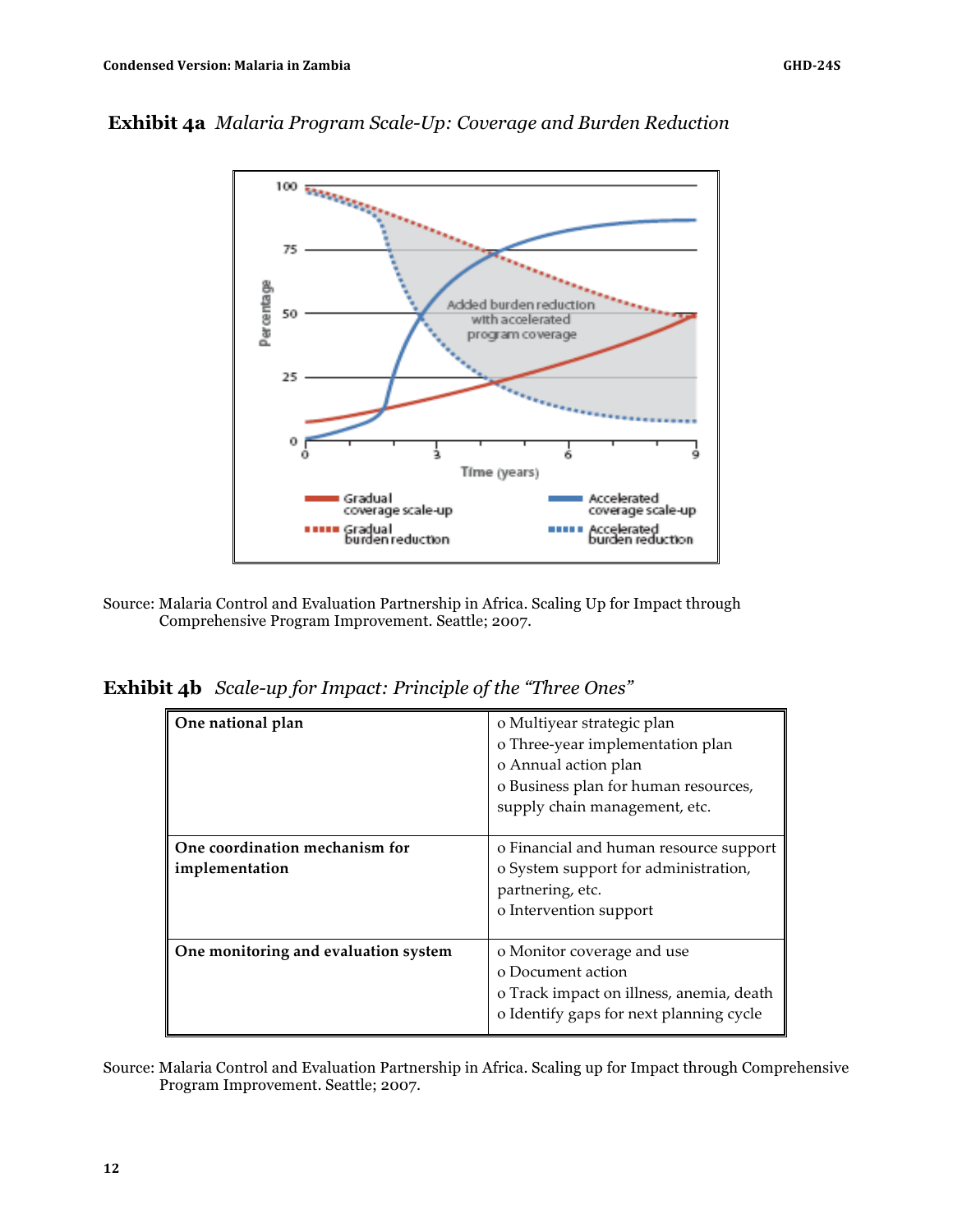| Parameter                | National Malaria Control Strategic<br>Plan 2000-2005 | National Malaria Control Strategic<br>Plan 2006-2011 |
|--------------------------|------------------------------------------------------|------------------------------------------------------|
| Guiding principles       | RBM principles                                       | RBM principles and scale-up for                      |
|                          |                                                      | impact concept                                       |
| ITN coverage target      | $60\%$ of households with $31$ ITN                   | >80% of households with average of                   |
|                          |                                                      | 3 ITN/households                                     |
| IRS coverage target      | Not defined                                          | >85% coverage of eligible                            |
|                          |                                                      | households in 15 districts                           |
| IPTp coverage target     | 90% of pregnant women using IPTp                     | >80% of pregnant women receiving                     |
|                          |                                                      | 2 doses IPTp                                         |
| Target for ITN use in    | 50% of pregnant women sleeping                       | >80% of pregnant women sleeping                      |
| pregnant women           | under ITN                                            | under ITN or in a house sprayed                      |
|                          |                                                      | with IRS                                             |
| Target for ITN use in    | 60% of children <5 years of age                      | >80% of children <5 years of age                     |
| children <5 years of age | sleeping under ITN                                   | sleeping under ITN or in a house                     |
|                          |                                                      | with IRS                                             |
| Target of PECM           | 60% of sick persons have access to                   | >80% of sick person treated with                     |
| (prompt and effective    | <b>PECM</b>                                          | effective antimalarial within 24                     |
| clinical management)     |                                                      | hours of onset                                       |

# **Exhibit 5** *Evolution of National Malaria Control Strategic Plan Targets in Zambia*

Source: Adapted from: Steketee, RW, Sipilanyamb, N, Chimumbw, J, et al. National Malaria Control and Scaling Up for Impact: The Zambia Experience through 2006. *American Journal of Tropical Medicine and Hygiene.* 2008; 79(1):45–52.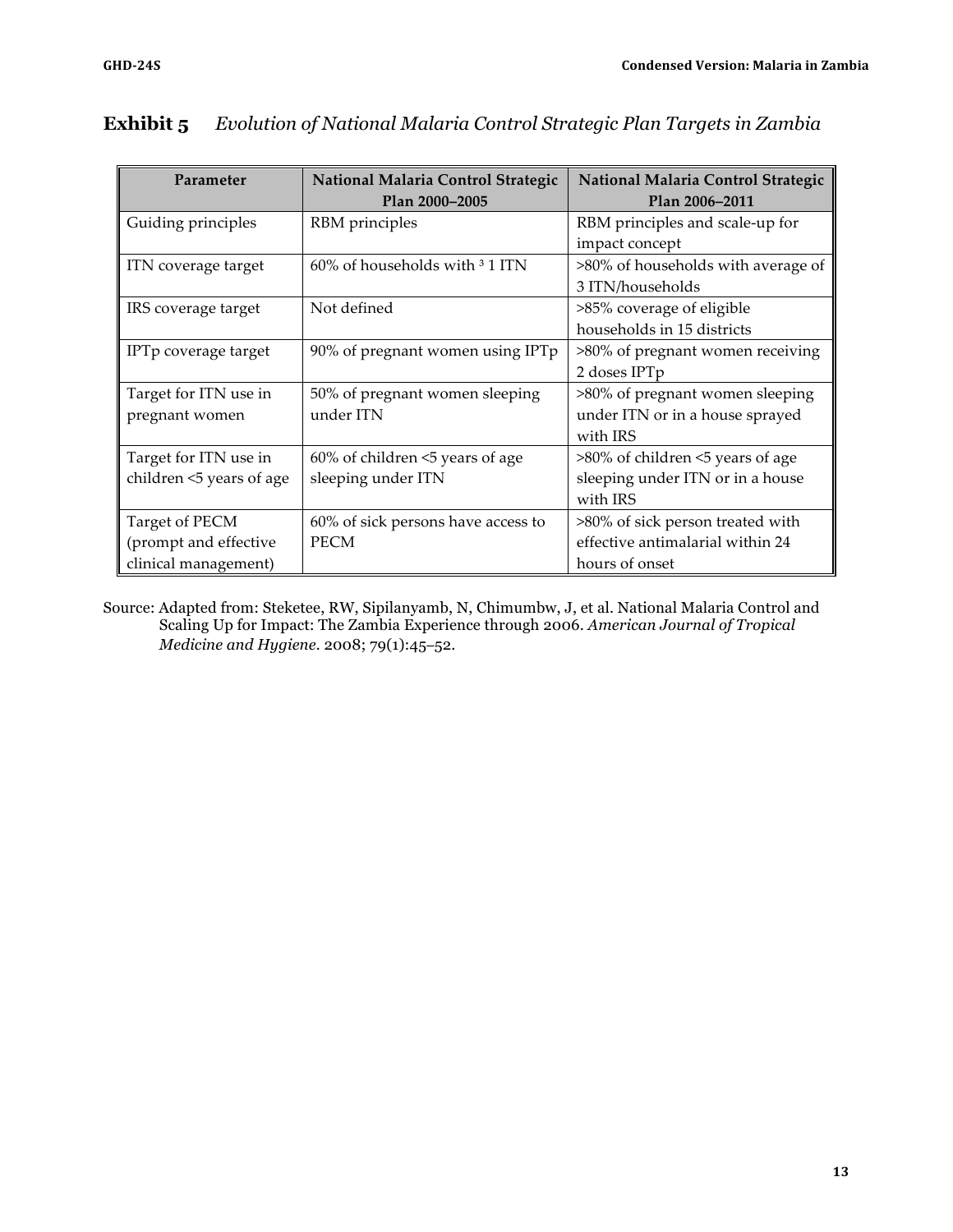

**Exhibit 6** *NMCC Resource Allocation in 2008 (Estimated/Budgeted Values)*

Source: Adapted from Ministry of Health Zambia. 2008 National Malaria Control Action Plan: Actions for Scale-Up for Impact on Malaria in Zambia. Lusaka; 2007.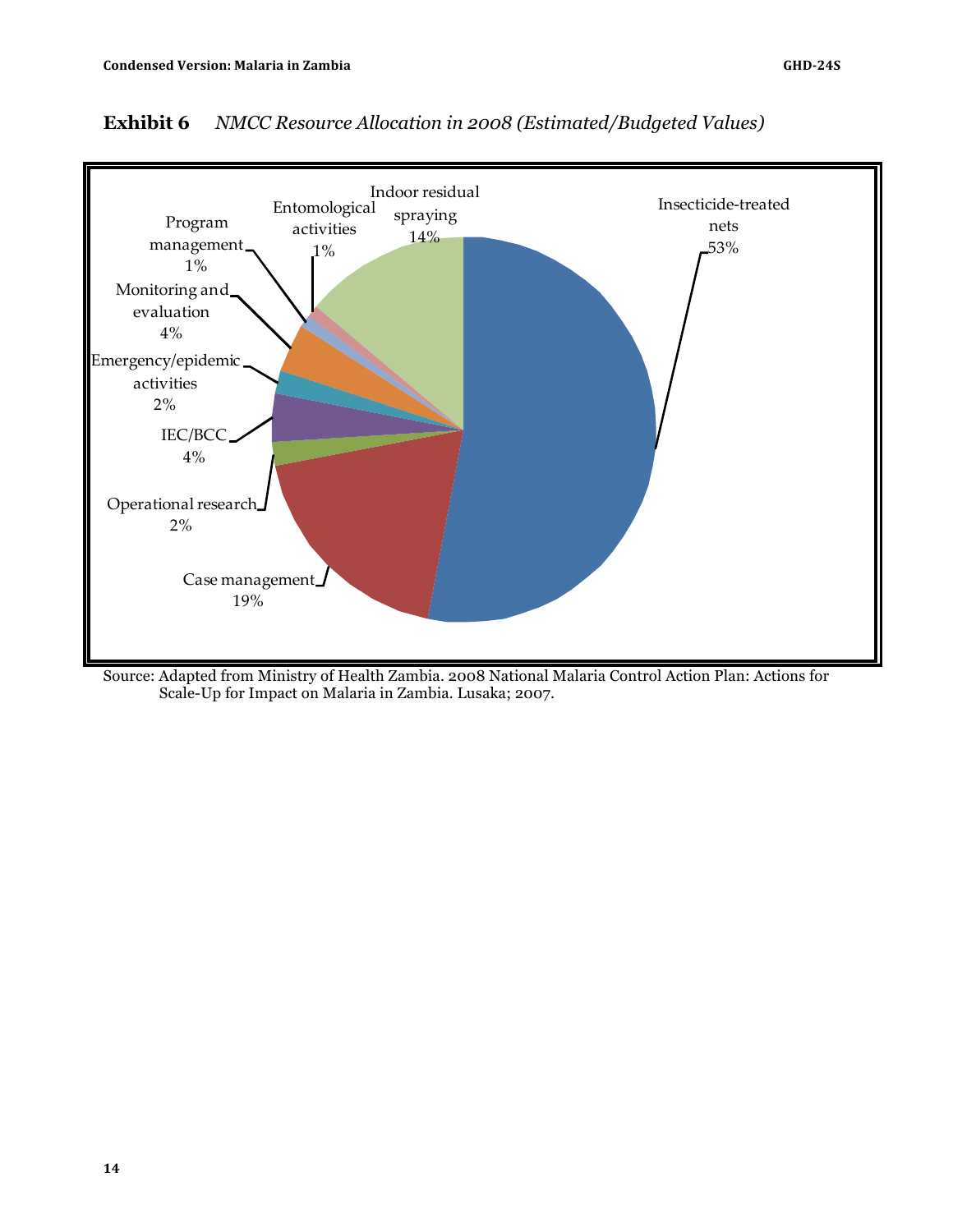| Activity                                                              | <b>Budget</b> |
|-----------------------------------------------------------------------|---------------|
| <b>Insecticide Treated Nets</b>                                       | \$32,061,426  |
| Mass distribution (incl. 3.5 million LLINs)                           | \$26,101,723  |
| Malaria in Pregnancy Campaign (incl. 490,000 LLINs)                   | \$4,009,059   |
| Equity Programme (vulnerable populations)                             | \$270,628     |
| Retreatment of nets                                                   | \$1,339,503   |
| Technical meetings and seminars                                       | \$23,776      |
| Zambia Business Coalition against Malaria workshops/meetings          | \$16,568      |
| Support for Provincial Health Offices                                 | \$4,893       |
| Community Malaria Booster Response strengthening                      | \$295,276     |
| <b>Indoor Residual Spraying</b>                                       | \$8,583,000   |
| National-level IRS coordination                                       | \$74,000      |
| Implement IRS in 36 districts (incl. 1245 spray pumps, 32,500         |               |
| insecticides, 2,500 sets of personal protective equipment)            | \$7,827,000   |
| Geocoding and mapping houses                                          | \$30,000      |
| IRS IEC/BCC Materials                                                 | \$152,000     |
| Environmental safeguards                                              | \$500,000     |
| Entomology                                                            | \$800,400     |
| Conduct entomological surveys                                         | \$61,200      |
| Vector susceptibility and resistance surveys                          | \$54,000      |
| Evaluation of new insecticides/larvicides as alternatives to DDT      | \$54,000      |
| Operationalise Malaria Decision Support System                        | \$120,000     |
| Larval source management                                              | \$336,000     |
| Environmental safeguards                                              | \$125,000     |
| Meetings and supervision                                              | \$50,200      |
| Prompt and Effective Case Management (PECM)                           | \$11,137,502  |
| Malaria diagnosis for all health facilities (incl. 2 million RDTs and |               |
| training 30 new microscopists)                                        | \$2,554,720   |
| Drug logistics management (incl. 3.8 million doses of Coartem®,       |               |
| $400,000 \times 3$ doses SP)                                          | \$6,213,490   |
| Home management for malaria (w/ ACTs and RDTs)                        | \$391,000     |
| Improvement of case management with ACTs in private sector            | \$24,000      |
| FANC (for malaria in pregnancy)                                       | \$1,737,500   |
| Severe malaria management                                             | \$167,262     |
| Monitoring and supervision                                            | \$49,530      |

# **Exhibit 7** *National Malaria Control Program Estimated 2008 Budget: Part 1*

Note: DDT refers to dichloro-diphenyl-trichloroethane.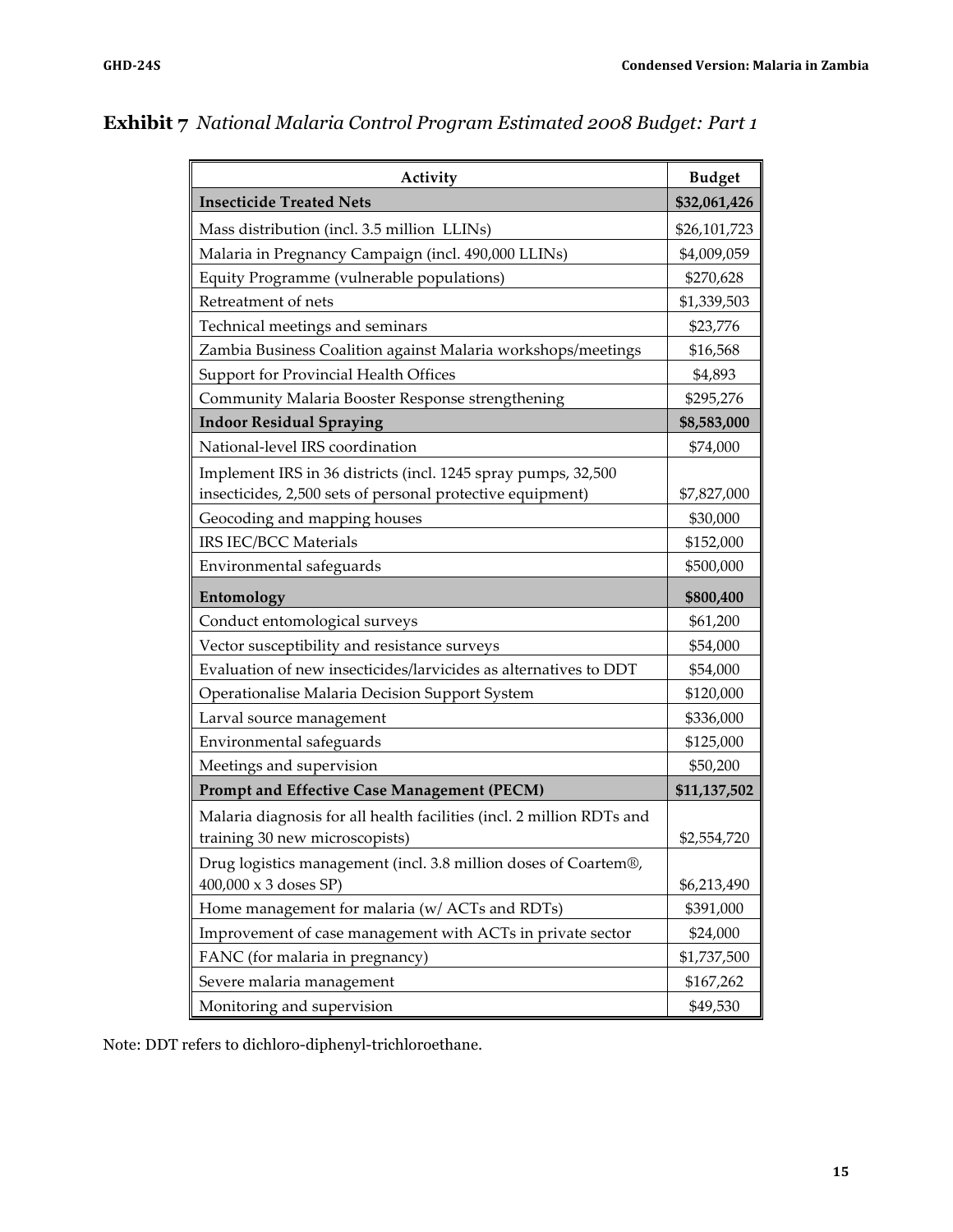| Activity                                                                                  |              |  |
|-------------------------------------------------------------------------------------------|--------------|--|
| <b>Operations Research</b>                                                                | \$986,178    |  |
| Conferences / research (incl. drug efficacy trials)                                       |              |  |
| <b>IEC/BCC Advocacy Plan (Large funding)</b>                                              | \$2,219,000  |  |
| Launch communication strategy                                                             | \$30,000     |  |
| <b>BCC</b> capacity building                                                              | \$386,500    |  |
| <b>IEC</b> materials                                                                      | \$230,000    |  |
| <b>BCC</b> proposals                                                                      | \$272,000    |  |
| Advocacy and coordination meetings                                                        | \$138,000    |  |
| Community mobilization (incl. radio and television shows)                                 | \$437,000    |  |
| Media and radio efforts                                                                   | \$169,500    |  |
| Promotional events                                                                        | \$390,000    |  |
| Engage traditional healers                                                                | \$64,000     |  |
| Engage private sector                                                                     | \$102,000    |  |
| Monitoring and Evaluation Activities (Big funding gaps)                                   | \$2,183,500  |  |
| National M&E coordination                                                                 | \$57,000     |  |
| Programmatic and district performance monitoring (incl. support<br>to sentinel districts) | \$885,500    |  |
| Evaluation and reporting (incl. 2008 MIS)                                                 | \$1,177,000  |  |
| M&E capacity development (incl. staff trainings)                                          | \$64,000     |  |
| <b>Program Management</b>                                                                 | \$877,507    |  |
| Organization, alignment, coordination (incl. meetings with                                |              |  |
| provinces, districts, partners, other ministries)                                         | \$32,738     |  |
| Policy, program planning, and design                                                      | \$30,973     |  |
| Human resource management (incl. some NMCC salaries)                                      | \$130,778    |  |
| Financial management                                                                      | \$285,857    |  |
| Program implementation                                                                    | \$38,005     |  |
| Infrastructure and equipment                                                              | \$262,915    |  |
| Commemoration of national days                                                            | \$10,715     |  |
| Institutional capacity development                                                        | \$85,526     |  |
| <b>Emergency Planning Activities</b>                                                      | \$982,000    |  |
| Emergency and malaria epidemic preparedness plan                                          | \$497,000    |  |
| Malaria early warning systems plan                                                        | \$275,000    |  |
| Establish emergency fund                                                                  | \$210,000    |  |
| TOTAL ESTIMATED COST                                                                      | \$59,830,513 |  |

# **Exhibit 7 (cont'd)***National Malaria Control Program Estimated 2008 Budget: Part 2*

Source: Adapted from Ministry of Health Zambia. 2008 National Malaria Control Action Plan: Actions for Scale-Up for Impact on Malaria in Zambia. Lusaka: 2007.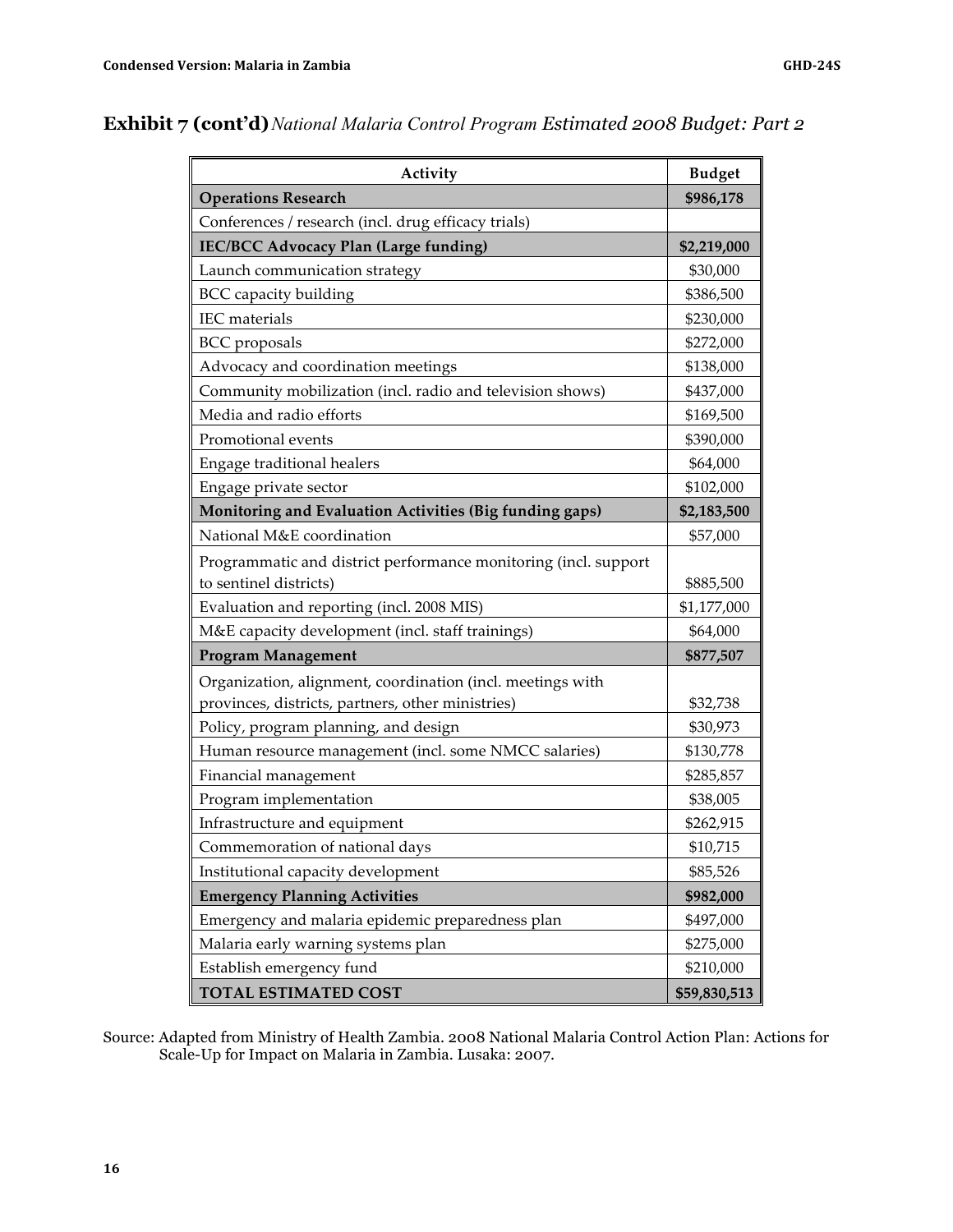# **Exhibit 8** *National Malaria Control Program Partners and Key Involvement*

| Partner                                                 | <b>Type</b>                  | <b>Main Role/Involvement</b>                                                               |
|---------------------------------------------------------|------------------------------|--------------------------------------------------------------------------------------------|
| Japanese International Cooperation                      | Bilateral                    | ITN distribution                                                                           |
| Agency                                                  |                              |                                                                                            |
| President's Malaria Initiative                          | Bilateral                    | Funds, technical support                                                                   |
| Zambia Malaria Foundation                               | Community based organization | IEC, ITN distribution                                                                      |
| John Snow International                                 | Consulting                   | Supply chain management improvement                                                        |
| Global Fund                                             | Donor                        | Funds (ACTs, diagnostics, IEC, IRS, ITN<br>distribution, M&E health systems strengthening) |
| Child Health Unit                                       | Government                   | ITN distribution, case management, IEC                                                     |
| Ministry of Defense                                     | Government                   | ITN distribution (transport)                                                               |
| Ministry of Education                                   | Government                   | IEC, ITN distribution                                                                      |
| Reproductive Health Unit                                | Government                   | Malaria in Pregnancy, ITN distribution                                                     |
| <b>ZANIS</b>                                            | Government                   | <b>IEC</b>                                                                                 |
| Health Communication Partnership                        | Implementing (funded by PMI) | <b>IEC</b>                                                                                 |
| Health Systems Strengthening<br>Partnership             | Implementing (funded by PMI) | <b>IRS</b>                                                                                 |
| Society for Family Health                               | Implementing (funded by PMI) | ITN distribution (antenatal, <5)                                                           |
| <b>JIPHEGO</b>                                          | <b>International NGO</b>     | Malaria in Pregnancy                                                                       |
| Malaria Consortium                                      | <b>International NGO</b>     | IEC, M&E                                                                                   |
| Malaria Control and Evaluation<br>Partnership in Africa | <b>International NGO</b>     | Funds, IEC, ITNs, M&E, advocacy, technical<br>support                                      |
| <b>RAPIDS</b>                                           | International NGO            | ITN distribution (equity channel)                                                          |
| House of Chiefs                                         | Local authority              | IEC, ITN distribution                                                                      |
| Zambia Business Coalition Against<br>Malaria            | Local collaboration          | <b>IEC</b>                                                                                 |
| Roll Back Malaria                                       | Multilateral                 | Advocacy, technical support                                                                |
| <b>UNICEF</b>                                           | Multilateral                 | Funds, ACTs, IEC, ITN distribution, technical<br>support                                   |
| <b>WHO</b>                                              | Multilateral                 | Technical support, M&E                                                                     |
| World Bank                                              | Multilateral                 | Funds (IEC, ITN distribution, IRS, health systems<br>strengthening)                        |
| Barclay's Bank                                          | Private                      | ITN distribution (mass distribution)                                                       |
| Konkola Copper Mines                                    | Private                      | IRS, ITN distribution                                                                      |
| Churches Health Association of<br>Zambia                | Religious organization       | ITN distribution, case management, Malaria in<br>Pregnancy                                 |
| Research Triangle Institute                             | Research Center              | Operational research                                                                       |
| Tropical Diseases Research Centre<br>(TDRC)             | Research Center              | Operational research                                                                       |
| University of Zambia (UNZA)                             | Research Center              | Operational research                                                                       |

Note: List of partners and main involvement is not fully comprehensive.

Source: Compiled by case writers from program documents and interviews.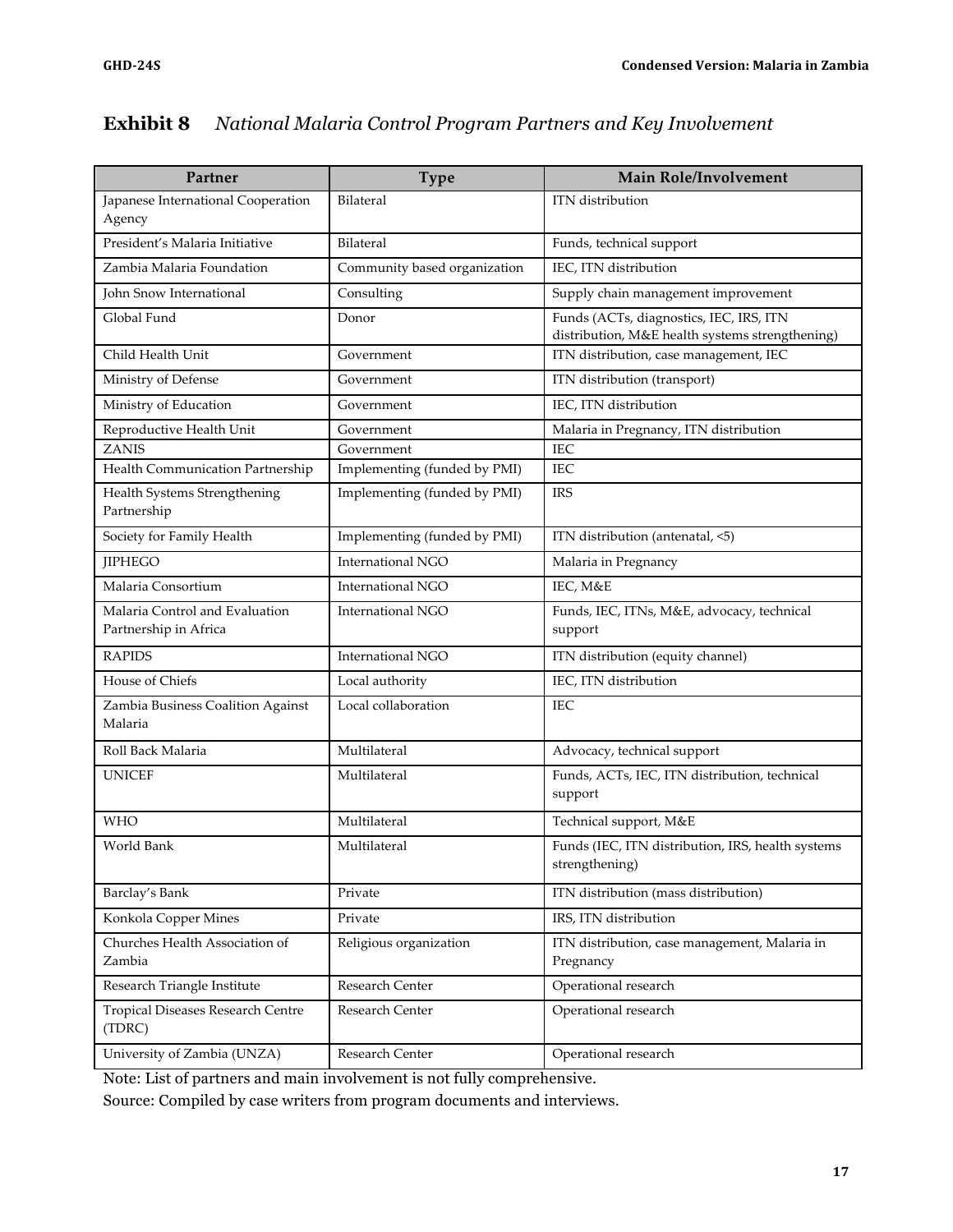### **Exhibit 9** *National Planning Process*



Source: Ministry of Health Zambia. 2008 National Malaria Control Action Plan: Actions for Scale-Up for Impact on Malaria in Zambia. Lusaka; 2007.

### **Exhibit 10** *Main Sources of ITNs in 2007*

| Source                                               | <b>Quantity of Nets Procured</b> |
|------------------------------------------------------|----------------------------------|
| Global Fund                                          | 1,082,000                        |
| World Bank                                           | 1,080,000                        |
| President's Malaria Initiative /PEPFAR/RAPIDS        | 505,000                          |
| Japanese International Cooperation Agency            | 392, 500                         |
| USAID/Society for Family Health                      | 322, 348                         |
| <b>UNICEF</b>                                        | 16,500                           |
| Malaria Control and Evaluation Partnership in Africa | 18,000                           |
| <b>TOTAL</b>                                         | 3, 416, 348                      |

Source: Ministry of Health Zambia. 2008 National Malaria Control Action Plan: Actions for Scale-Up for Impact on Malaria in Zambia. Lusaka: 2007.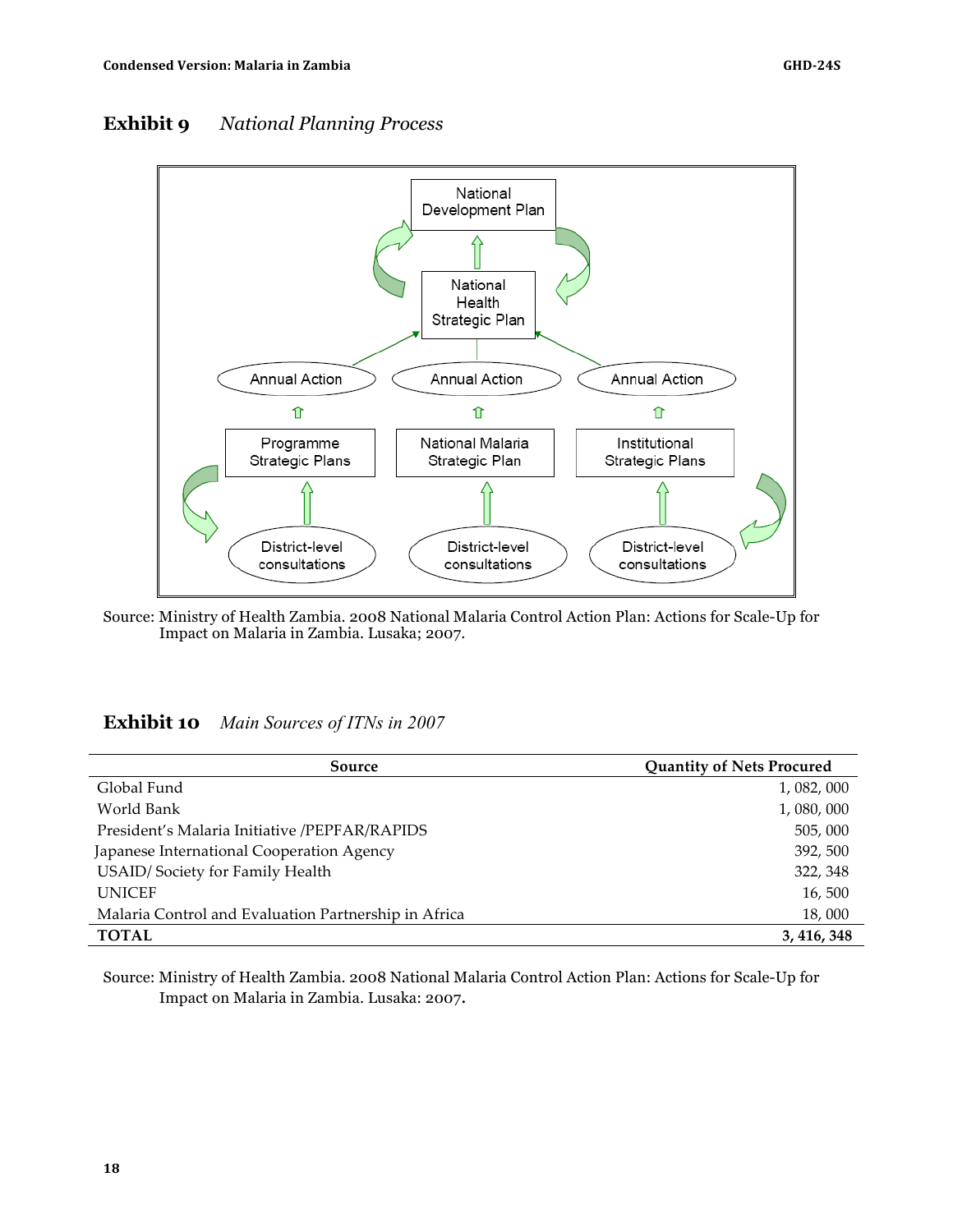### **Exhibit 11** *Trends in Malaria Mortality in Zambia, 2001–2007*



**Reported Malaria Deaths, 2001-2007**

### **Reported Malaria Deaths and All-cause Deaths, 2001–2007**

| Year             | 2001   | 2002   | 2003   | 2004   | 2005   | 2006   | 2007      |
|------------------|--------|--------|--------|--------|--------|--------|-----------|
| Reported         |        |        |        |        |        |        |           |
| malaria deaths,  |        |        |        |        |        |        |           |
| all ages         | 9369   | 9021   | 9178   | 8289   | 7737   | 6484   | <b>NA</b> |
| Reported         |        |        |        |        |        |        |           |
| malaria deaths,  |        |        |        |        |        |        |           |
| $5 \sqrt{2}$     | 5498   | 4717   | 4653   | 4008   | 3470   | 3342   | 3783      |
| All-cause        |        |        |        |        |        |        |           |
| deaths, all ages | 35.358 | 39,482 | 39,117 | 38,466 | 38,740 | 35.541 | <b>NA</b> |
| All-cause        |        |        |        |        |        |        |           |
| deaths, $<$ 5    |        |        |        |        |        |        |           |
| years            | 16,680 | 16,377 | 15,459 | 13,569 | 12.796 | 12,469 | 13,842    |

Source: Adapted from World Health Organization. World Malaria Report 2008. Geneva: 2008.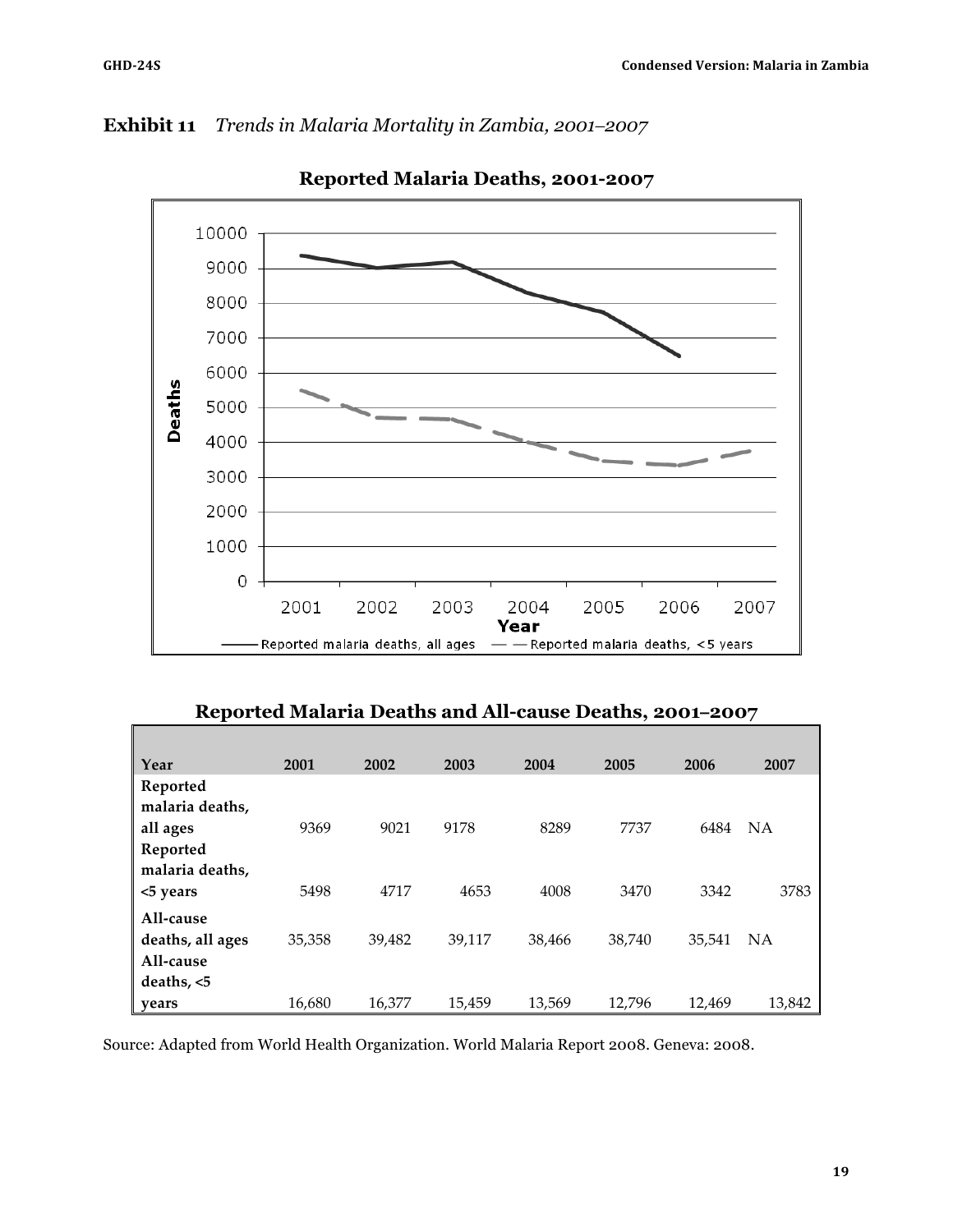# **Exhibit 12** *Progress in Malaria Control Interventions*

|                                                                             | <b>DHS</b><br>2002 | <b>MIS</b><br>2006 | <b>MIS</b><br>2008 |
|-----------------------------------------------------------------------------|--------------------|--------------------|--------------------|
| Indicator                                                                   | (%)                | (%)                | (%)                |
|                                                                             |                    |                    |                    |
| <b>Mosquito Net Coverage and Use</b>                                        |                    |                    |                    |
| Households with at least 1 net                                              | 27.2               | 50.1               | 71.5               |
| Households with at least 1 ITN                                              | 13.6               | 44.4               | 62.3               |
| Children <5 years who slept under net                                       | 16.3               | 26.6               | 47.5               |
| Children <5 years who slept under ITN                                       | 6.5                | 22.8               | 41.1               |
|                                                                             |                    |                    |                    |
| Malaria in Pregnancy Campaign                                               |                    |                    |                    |
| Pregnant women who slept under net                                          | 17.4               | 23.9               | 45.5               |
| Pregnant women who slept under ITN                                          | 7.9                | 21.1               | 43.3               |
| Pregnant women who took any antimalarial drug                               | 35.8               | 76.9               | 88.1               |
| Pregnant women who took at least 2 doses of IPT                             |                    | 61.9               | 66.1               |
|                                                                             |                    |                    |                    |
| Prompt, Effective Case Management for Fever/Malaria Among Children <5 years |                    |                    |                    |
| Children who reported fever in 2 weeks preceding survey                     | 43.3               | 29.2               | 28.1               |
| Febrile children who took any antimalarial drug                             | 51.9               | 57.3               | 43.3               |
| Febrile children who took any antimalarial drug in 24 hours                 | 36.8               | 37                 | 28.9               |
| Febrile children who took ACT in 24 hours                                   | <b>NA</b>          | 12.7               | 8.2                |
| Febrile children who sought treatment from facility/provider in 24          |                    |                    |                    |
| hours                                                                       | NA                 | 4.5                | 64.0               |
|                                                                             |                    |                    |                    |
| Malaria Parasite Prevalence and Anemia in Children <5 years                 |                    |                    |                    |
| Children with malaria parasites                                             | NA                 | 21.8               | 10.2               |
| Children with severe anemia (hemoglobin <8g/dL)                             | NA                 | 13.3               | 4.3                |

Sources: Chipimo M, Banda R. Demographic Health Survey, Chapter 10: Malaria*.* 2002.

Ministry of Health Zambia; Zambia National Malaria Indicator Survey 2006. Lusaka: MOH; 2006. Ministry of Health Zambia; Zambia National Malaria Indicator Survey 2008. Lusaka: MOH; 2008.